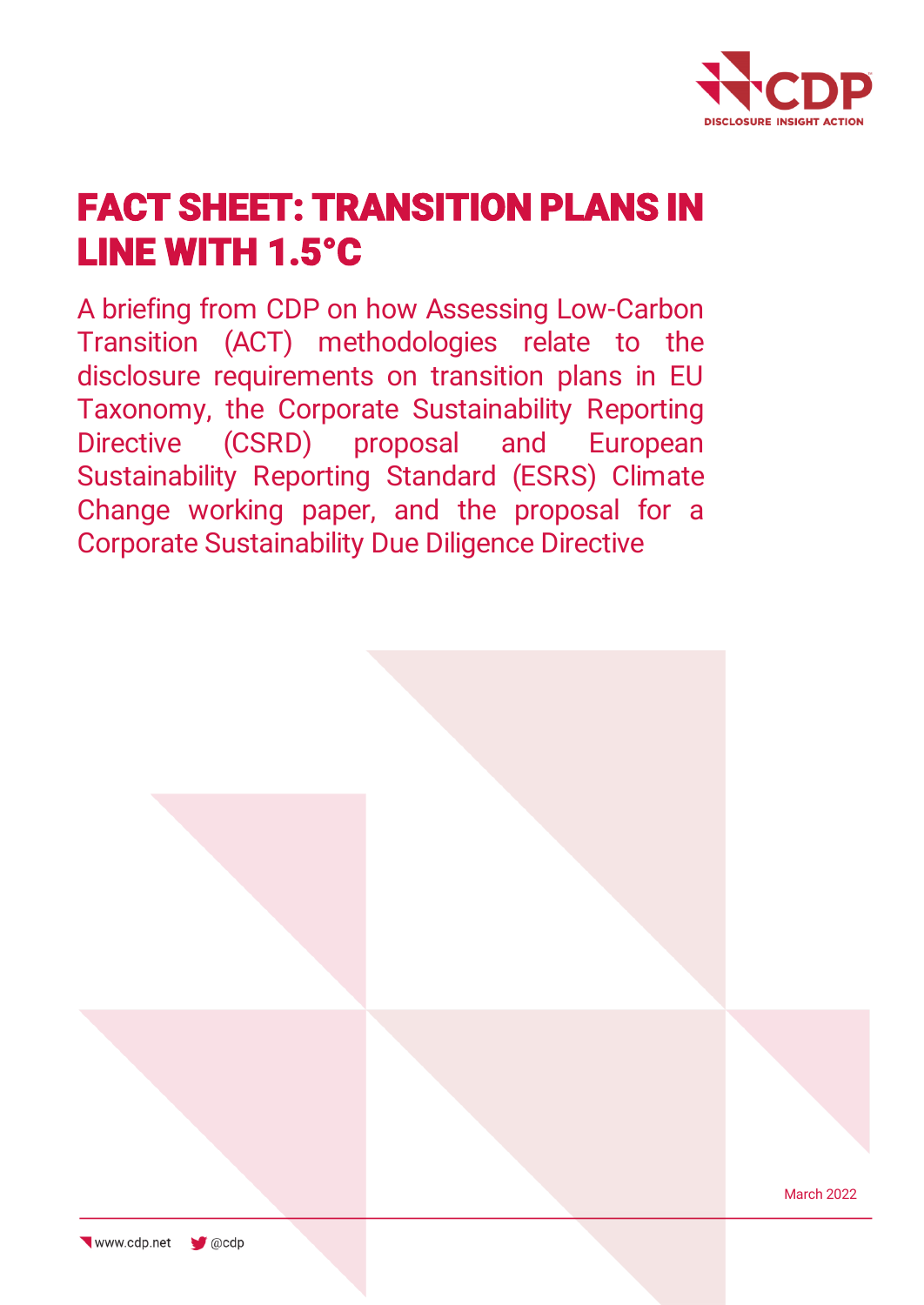

# A SIGNIFICANT MILESTONE ON THE ROAD TO IMPLEMENTING THE PARIS AGREEMENT

This overview aims to show the work completed by European policymakers to date on the creation of a disclosure and governance regime designed to support the transition plans of companies and financial institutions. The next step for the EU should be the introduction of a uniform methodology for measuring low-carbon transitions.

This document should act as a guide and support-tool for policymakers, providing information on how ACT's (Assessing Low-Carbon Transition) methodology complements the EU's climate transition strategies approach, interwoven in the EU Taxonomy, CSRD (Corporate Sustainability Reporting Directive proposal and ESRS (European Sustainability Reporting Standards) climate change working paper and the proposal for a Corporate Sustainability Due Diligence Directive.

In collaboration with ADEME (French State Agency for Ecological Transition), CDP founded the ACT initiative to recognize and support companies to align their climate transition strategies with low-carbon pathways. This briefing outlines ACT's purpose and how its work relates to the EU Taxonomy, CSRD and ESRS, and the Corporate Sustainability Due Diligence initiative.

### **KEY FACTS**

- ACT can help companies respond to the proposed new legislation CSRD, ESRS and Corporate Sustainability Due Diligence – and has relevant metrics that speak to the EU Taxonomy.
- **Its uniform methodology for measuring low-carbon transitions allows comparison** between companies in the same sector and can be used to compare transition readiness between sectors.
- **This is achieved by taking global decarbonization goals and calculating a sector as well** as company level decarbonization pathway against which individual companies are assessed, combined with an assessment of company transition strategy.
- ACT provides an accountability framework and set of sector specific methodologies as a useful tool to assess how company strategies and actions contribute towards the Paris Agreement mitigation goal.
- ACT's separate sector methodologies take into account sector specific actions and transition strategies. Key characteristics of ACT are that it is long-term looking out to 2050, science based, holistic and action oriented.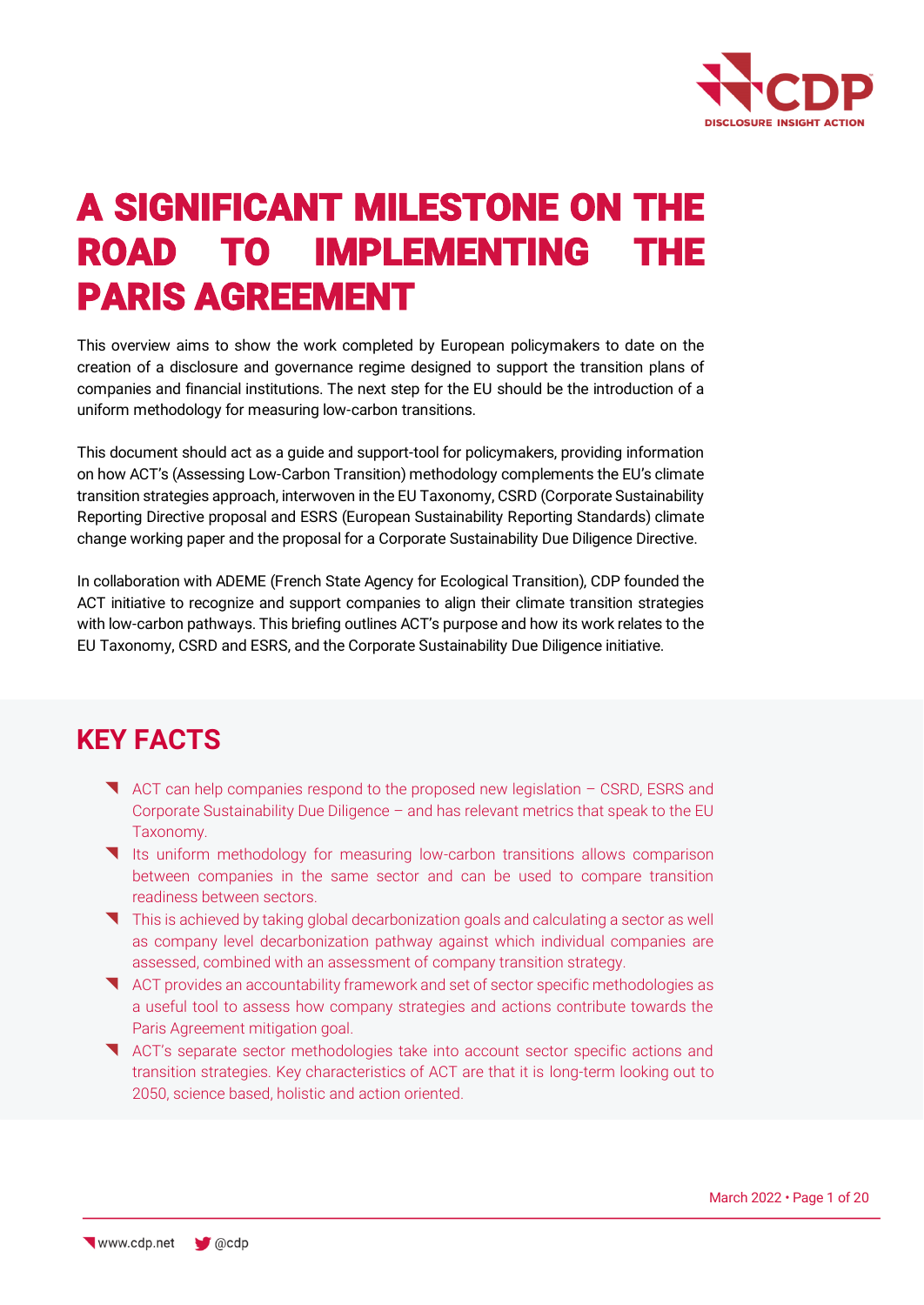

### About ACT – Assessing low-carbon transition

#### Assessing low-carbon transition (ACT) is a joint initiative of CDP and ADEME (French State Agency for Ecological Transition) and is recognized by the Global Climate Action Agenda of UNFCCC.

ACT assessments act as a road map to assist companies in their low-carbon transition planning. The outputs from the application of the ACT sector methodology – a rating and company-specific feedback report – provide a robust measure for peer and sectoral company comparison. The approach integrates with leading frameworks like SBTi, TCFD, CDP and the EU Taxonomy. ACT methodologies are updated regularly in order to reflect the latest best practice and science.



*ACT assessments are long term, science-based, holistic and action-oriented*

By mid-2022 ACT assessment methodologies will cover all major high-emitting sectors. A generic methodology will support the assessment of companies with activities across multiple sectors or which are not covered by sectoral methodologies. The graphic shows the current status of all sectors covered by ACT. Methodologies are developed according to a standardized process and framework with the input of sector experts and are road-tested with companies before publication.



*From left to right: Published – Publication Q1 2022 – Publication Q3 2022*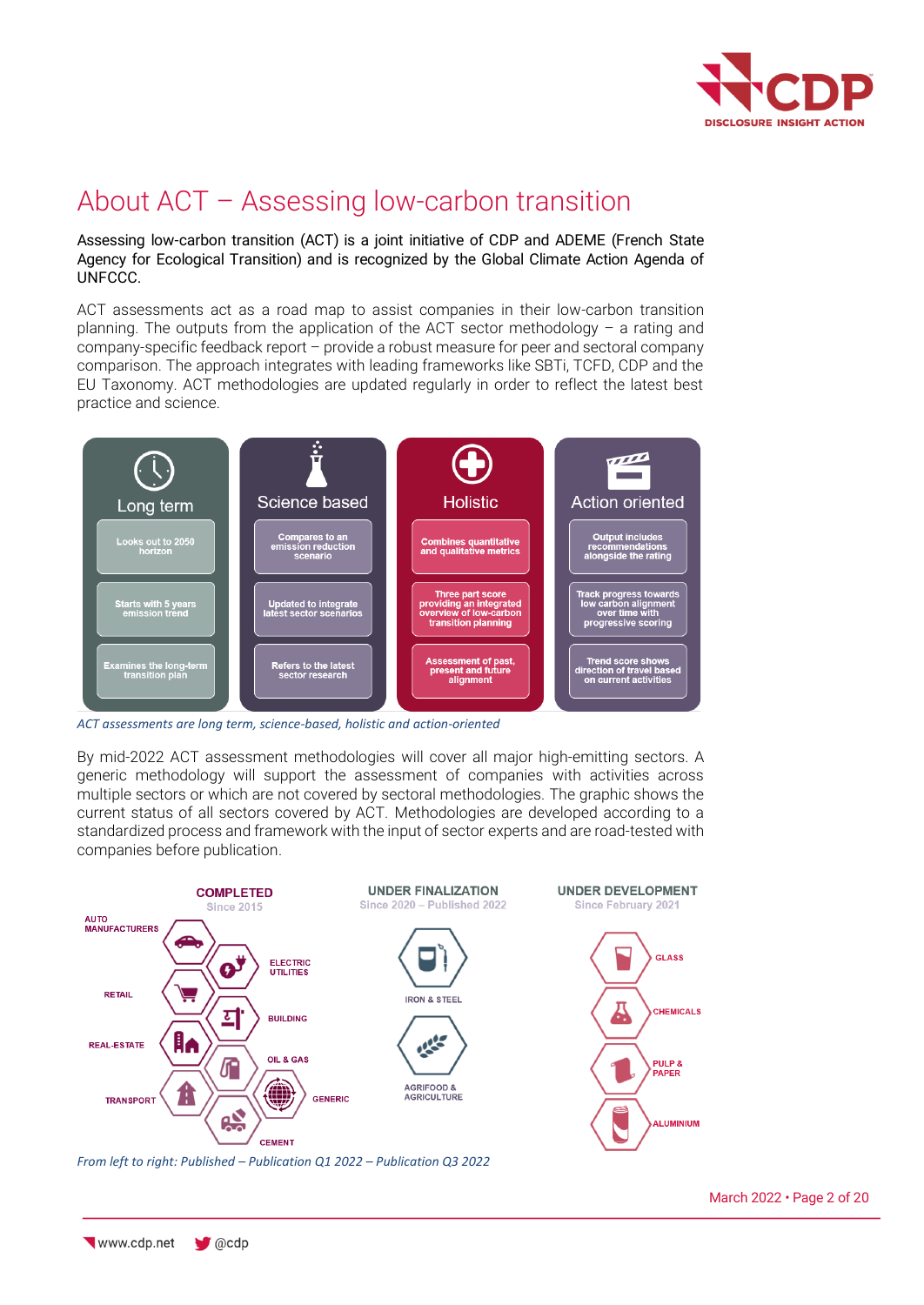

There are several individual ACT programs assessing companies. Together 407 companies have been assessed including over 180 of the largest and most important companies in the automotive, electric utility and oil & gas sectors globally.

| Automotive | <b>Electric utilities</b> | Oil & gas             |
|------------|---------------------------|-----------------------|
| Volkswagen | Iberdrola                 | Shell                 |
| Daimler    | Enel                      | <b>Total Energies</b> |
| <b>BMW</b> | Ørsted                    | Eni                   |
| Stellantis | E.ON                      | Engie                 |
| Renault    | Engie                     | <b>Neste</b>          |

The top 5 EU companies in the sectors assessed to date (by market capitalization) $^{\text{\tiny{\text{1}}}}$ 

#### How does ACT relate to the Science Based Targets initiative?

The Science Based Targets initiative (SBTi) defines and promotes best practices in sciencebased target settings. Offering a range of target-setting resources and guidance, the SBTi independently assesses and approves companies' targets in line with its strict criteria. SBTi only assesses targets whereas ACT is a comprehensive assessment of all aspects of a company's transition to low-carbon readiness. ACT's target indicators are conceptually aligned with SBTi approaches.

ACT and the SBTi both prefer the use of the Sectoral Decarbonization Approach (SDA)<sup>2</sup>, which is based on the principle of convergence of all companies in a sector towards a shared emissions target in 2050 (or beyond).

ACT and science-based targets are mostly aligned but may differ in technical specifics depending on the sector being assessed and the ambition of the decarbonization scenario chosen. ACT is a more holistic, deeper dive into all aspects of a company's transition strategy and so an ACT score will encompass more of a company's activities and strategy than a science-based target alone.

### ACT and the EU Taxonomy

#### Transition (plans) in EU Taxonomy

The goal of the EU Taxonomy is to provide clear guidance on when an economic activity can proclaim to be "environmentally sustainable". In the case of activities that make a substantial contribution to climate change mitigation, this means performance levels that substantially contribute to the EU's 2030 and 2050 goals.<sup>3</sup>

The Taxonomy recognizes that some activities cannot yet be performed in a way that is consistent with a net-zero economy and therefore may be considered Taxonomy-aligned for a short time before further performance improvements are required. Activities in this second

<sup>&</sup>lt;sup>1</sup> Publicly available at the World Benchmarking Alliance - [Climate and Energy benchmark](World%20Benchmarking%20Alliance%20-%20Climate%20and%20Energy%20benchmark)

<sup>&</sup>lt;sup>2</sup> The alternative is the Absolute Contraction approach

<sup>&</sup>lt;sup>3</sup> [Platform on Sustainable Finance -](https://ec.europa.eu/info/sites/default/files/business_economy_euro/banking_and_finance/documents/210319-eu-platform-transition-finance-report_en.pdf) Transition Finance Report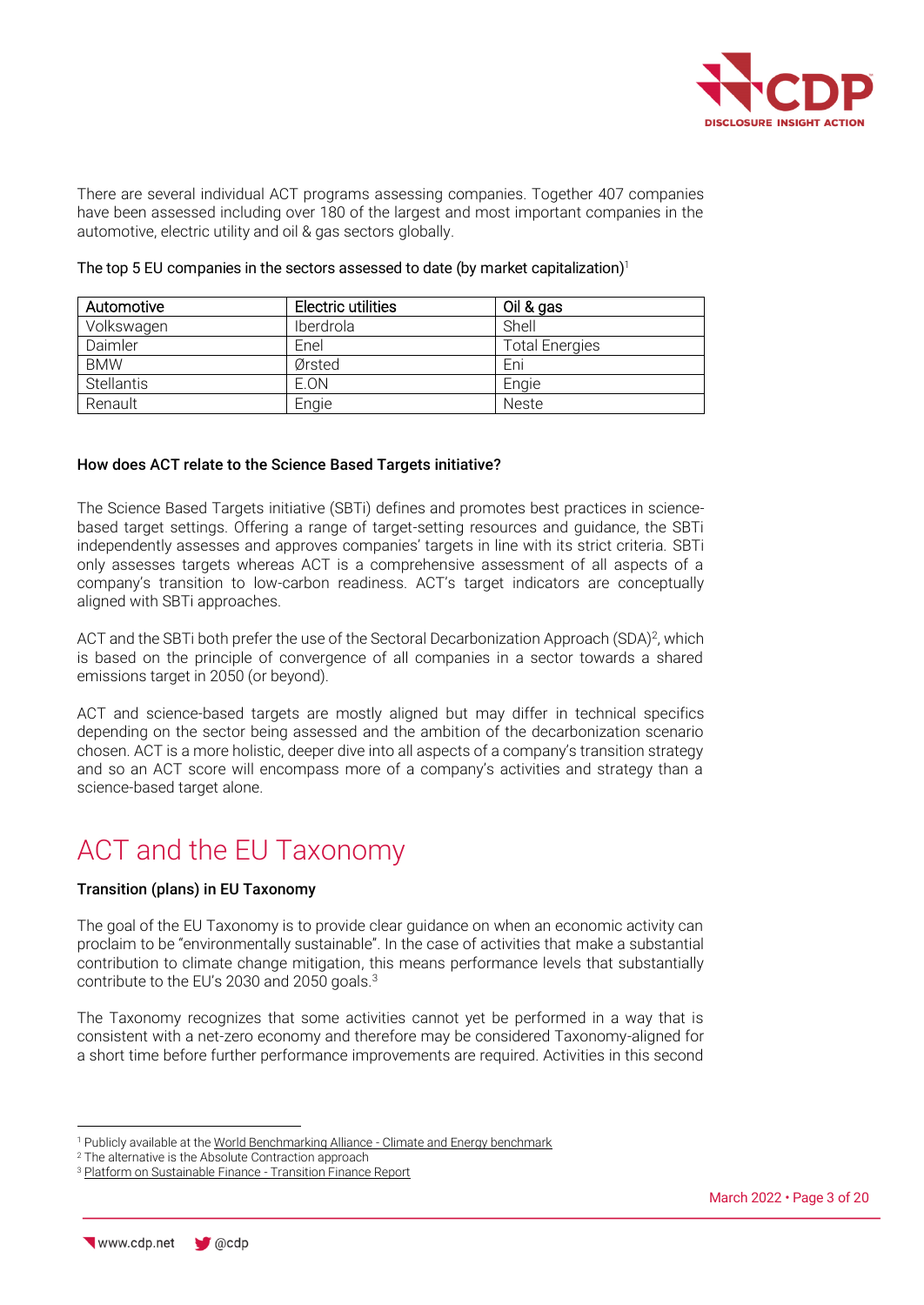

category are defined as "transitional" activities in Article 10(2) of the Taxonomy Regulation and are subject to review every three years.

The EU Taxonomy differentiates between transition and transitional activities. Transitional activities may be part of an economy in transition, but not all activities that are part of an economy in transition are transitional activities.

 "Transition" describes the changes in economies needed to meet the EU's environmental goals. For example, Recital 4: "Sustainability and the transition to a safe, climate-neutral, climate-resilient, more resource-efficient and circular economy are crucial to ensuring the long-term competitiveness of the Union economy."

Article 10(2): Transitional activities: "...an economic activity for which there is no technologically and economically feasible low-carbon alternative shall qualify as contributing substantially to climate change mitigation where it directly supports the transition to a climate-neutral economy consistent with a pathway to limit the temperature increase to 1,5 0C above pre-industrial levels, including by phasing out greenhouse gas emissions…"

 "Transitional activities" are defined in Article 10(2) (see the box) and refer to a specific sub-set of activities making a substantial contribution to climate change mitigation. The term relates to how an activity is performed, not its nature or the sector within which it sits. The Taxonomy Regulation indicates that to count as transitional, an activity must comply with the relevant technical screening criteria. It is not accurate to talk about a whole sector as being transitional (within the meaning of the Taxonomy).

#### Limitations of the EU Taxonomy

While the EU Taxonomy covers the highest emitting sectors in Europe, not all economic activities that could make a substantial contribution have yet been assessed. This limits participation in the use of the Taxonomy by some sectors, companies, or other economic actors who may nevertheless have a valid transition plan.

### **Synergies: ACT and the EU Taxonomy**

- ACT facilitates identification of "transition" activities by providing an overall rating of companies' maturity in transition, as well as both past and expected emissions intensities for scope 1 and 2 and, where material, scope 3 emissions. These can be used to assess "transition" at the company level, which enables aggregation to the portfolio or sector level by investors or policymakers.
- ACT provides several different measurements for assessing "transitional activities" and the degree to which these have been incorporated into business planning.
- ACT aligns with EU Taxonomy thresholds and technologies when relevant to define "low carbon activities or technologies".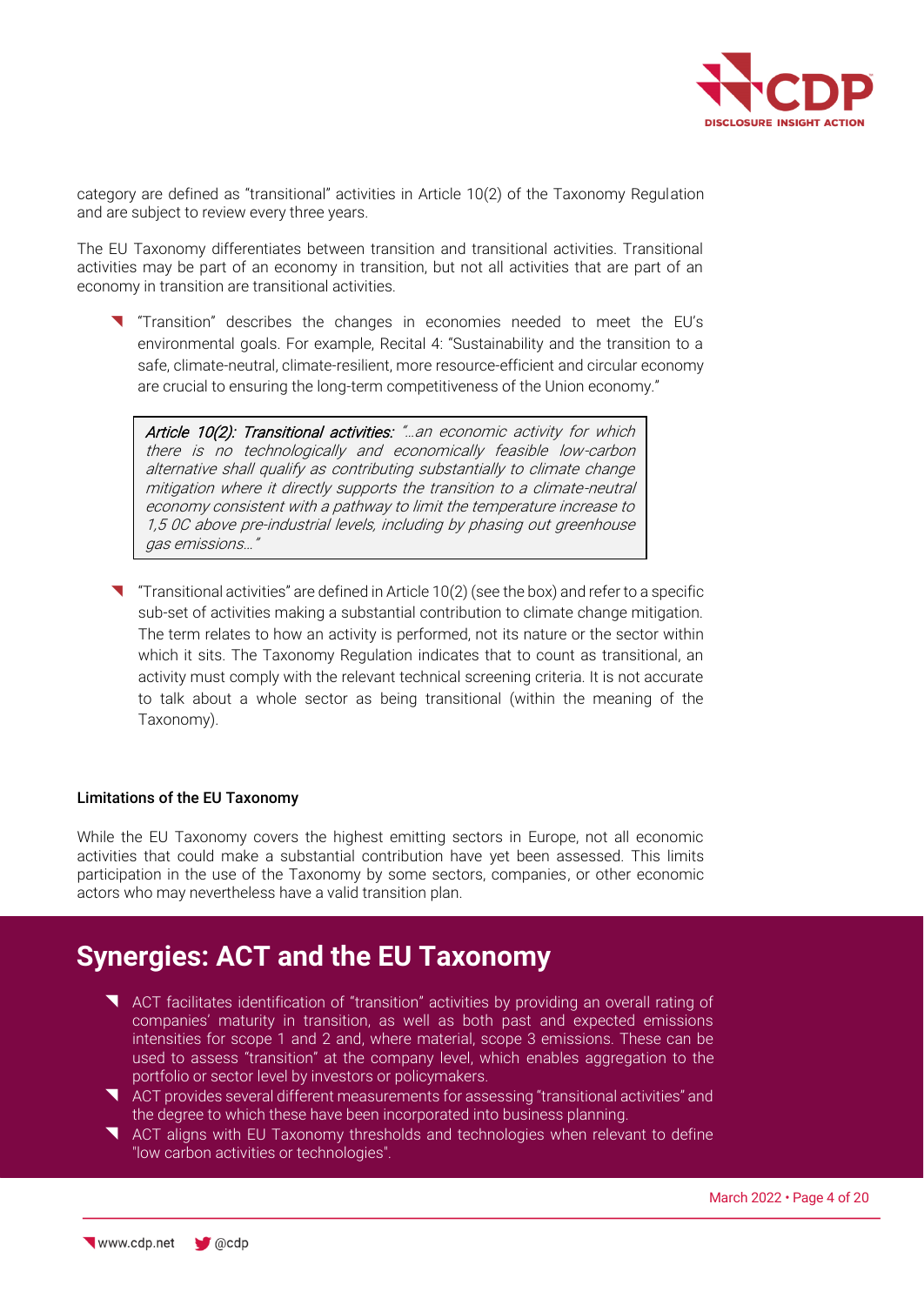

| Corporate reporting requirements in the EU<br>Taxonomy                                                                                                      | <b>ACT's relevance</b>                                                                                                                                                                                                                                                                                                                                                                                                                                                                                                                                                                                                                                                                                                                                                                                                                                                                                                                                                                                                                                                                                                                                                                                                                                                                                                                                        |
|-------------------------------------------------------------------------------------------------------------------------------------------------------------|---------------------------------------------------------------------------------------------------------------------------------------------------------------------------------------------------------------------------------------------------------------------------------------------------------------------------------------------------------------------------------------------------------------------------------------------------------------------------------------------------------------------------------------------------------------------------------------------------------------------------------------------------------------------------------------------------------------------------------------------------------------------------------------------------------------------------------------------------------------------------------------------------------------------------------------------------------------------------------------------------------------------------------------------------------------------------------------------------------------------------------------------------------------------------------------------------------------------------------------------------------------------------------------------------------------------------------------------------------------|
| the<br>Consistency<br>between<br>reporting<br>obligations created by the<br>Taxonomy<br>Regulation (Art. 8, Art, 5 and 6) and other<br>reporting frameworks | Article 5 and 6 of the Taxonomy regulation require transparency in pre-<br>contractual disclosures and in periodic reports about whether - and to<br>what extent $-$ investments or financial products contribute to<br>environmental objectives. Whereas Article 8 requires transparency in<br>non-financial statements on the proportion of turnover, CapEx and OpEx<br>derived from products or services associated with environmentally<br>sustainable activities.                                                                                                                                                                                                                                                                                                                                                                                                                                                                                                                                                                                                                                                                                                                                                                                                                                                                                        |
|                                                                                                                                                             | ACT methodologies provide indicators that can, directly and indirectly,<br>measure for the transparency requirements in Articles 5, 6 & 8 of the EU<br>Taxonomy. Wherever possible, ACT seeks to align its definitions of low-<br>carbon technologies with that of the EU Taxonomy and other relevant<br>references, like the IEA's Clean Energy Technology Guide.                                                                                                                                                                                                                                                                                                                                                                                                                                                                                                                                                                                                                                                                                                                                                                                                                                                                                                                                                                                            |
|                                                                                                                                                             | Low-carbon CapEx: Methodologies for the most capital-intensive<br>sectors generally have indicators that assess the share of total<br>CapEx dedicated to low-carbon technologies and services and<br>compare this to what ambitious decarbonization scenarios expect.<br>Wherever possible, ACT is seeking to align its definitions of low-<br>carbon technologies with that of the EU Taxonomy.<br>▼ Low-carbon R&D: ACT methodologies also look at what proportion<br>of companies' research and development expenditure is invested in<br>low-carbon technologies.<br>Low-carbon product and service share: ACT methodologies<br>measure the proportion of low-carbon products and services. The<br>specific measure varies by methodology, with the ACT generic<br>methodology looking at the share of revenue derived from low-<br>carbon products and services, whilst the automotive methodology<br>looks at the percentage of low-carbon vehicle sales.<br>Scope 1 and 2, and where material, scope 3 emissions intensities:<br>All ACT methodologies provide guidance on measuring the past,<br>current and expected emissions intensity of company activities,<br>e.g. power generation, and compare these to a sector benchmark.<br>This provides a measure of a company's overall performance in<br>transitioning to a low-carbon business model. |
| Additional<br>narrative<br>disclosures<br>that<br>enhance the understanding of companies'<br>reported taxonomy-aligned ratios                               | ACT assessments collect significant contextual and narrative<br>information on company activities and transition strategies that can<br>help contextualize information on taxonomy metrics. This is important<br>as the maturity of decarbonization technologies varies by sector. The<br>final output of an ACT assessment is a company feedback report which<br>provides the narrative context for the company's ACT performance.                                                                                                                                                                                                                                                                                                                                                                                                                                                                                                                                                                                                                                                                                                                                                                                                                                                                                                                           |

March 2022 • Page 5 of 20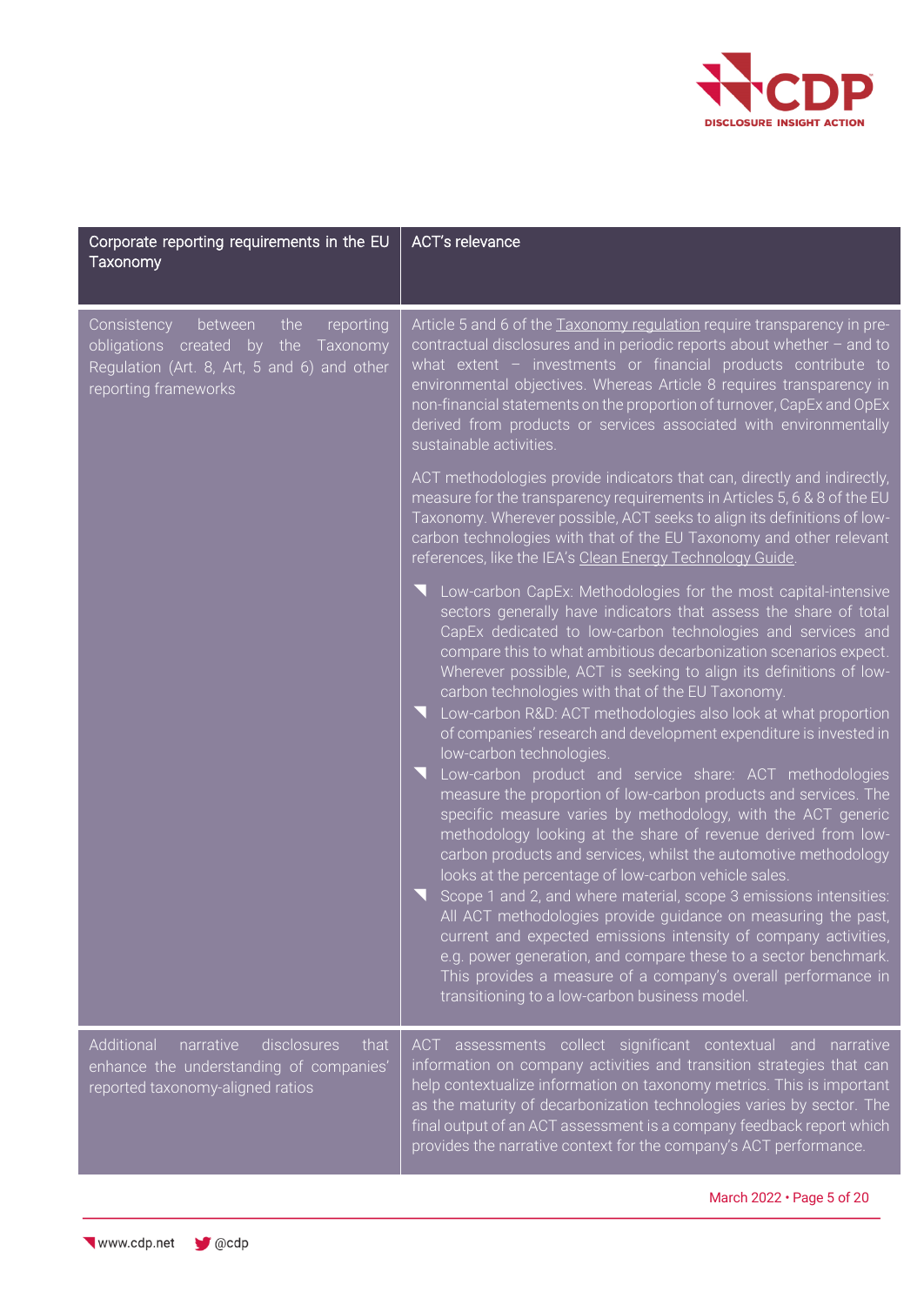

| Voluntary disclosures that give companies<br>the opportunity to explain how the taxonomy<br>fits within their transition strategies and get<br>credit for their overall efforts | As well as directly measuring company emissions intensities, low-<br>carbon CapEx and low-carbon products or services, the ACT<br>methodology provides a holistic assessment of a company's overall<br>transition strategy and strategies to develop low-carbon business<br>activities.<br>ACT assessments can be completed by:<br>1. consultants working directly with companies<br>2. analysts who collect the data independently and then validate<br>it with the company or<br>self-assessment by a company with independent critical review<br>3.<br>All three approaches offer companies opportunities to contextualize<br>taxonomy-relevant metrics within their overall transition strategies.                                                                                                    |
|---------------------------------------------------------------------------------------------------------------------------------------------------------------------------------|-----------------------------------------------------------------------------------------------------------------------------------------------------------------------------------------------------------------------------------------------------------------------------------------------------------------------------------------------------------------------------------------------------------------------------------------------------------------------------------------------------------------------------------------------------------------------------------------------------------------------------------------------------------------------------------------------------------------------------------------------------------------------------------------------------------|
| Complementary disclosures<br>geared<br>to<br>facilitate eligibility to different financial<br>products e.g. sustainability-linked bonds and<br>future taxonomy-related targets  | An ACT score provides a robust metric by which a company's current<br>progress in decarbonization, and future climate strategy may be<br>assessed. An ACT score could be used by rating agencies to identify<br>companies in high climate-impact sectors which are leading on<br>transition and those which need to implement more robust transition<br>plans.                                                                                                                                                                                                                                                                                                                                                                                                                                            |
| The gradual introduction<br>of reporting<br>requirements where required e.g. loans of<br><b>SMEs</b>                                                                            | ACT was established in 2015 and has pioneered sector-specific<br>methods to measure company decarbonization alignment with<br>ambitious emissions scenarios. Reporting standards and regulators are<br>increasingly incorporating metrics socialized by ACT into their<br>frameworks. ACT provides an important reference point for regulators<br>seeking to introduce robust reporting requirements on decarbonization.<br>ACT Step-by-Step <sup>4</sup> , has been developed to assist small and medium<br>enterprises (SMEs) or companies that are less mature in their overall<br>decarbonization efforts in developing coherent low-carbon strategies.<br>ACT methodologies are regularly reviewed, updated and improved to<br>take account of best practices and the changing disclosure landscape. |
| Emphasizing the importance of CapEx<br>disclosures as a key performance indicator<br>for financial market participants to consider                                              | ACT methodologies measure the proportion of a company's low-carbon<br>CapEx and compare this to a sectoral benchmark. This is regarded as a<br>key indicator that climate planning has been integrated into financial<br>decision-making. Because ACT is forward-looking, it measures how<br>CapEx plans will evolve over the next five years.<br>The 2021 WBA (World Benchmarking Alliance) Climate & Energy<br>Benchmarks captured data on low carbon CapEx for 180<br>companies across three sectors. 12 out of 15 EU-headquartered oil                                                                                                                                                                                                                                                                |

<sup>4</sup> [ACT Step-by-Step](https://actinitiative.org/build-your-strategy/)

March 2022 • Page 6 of 20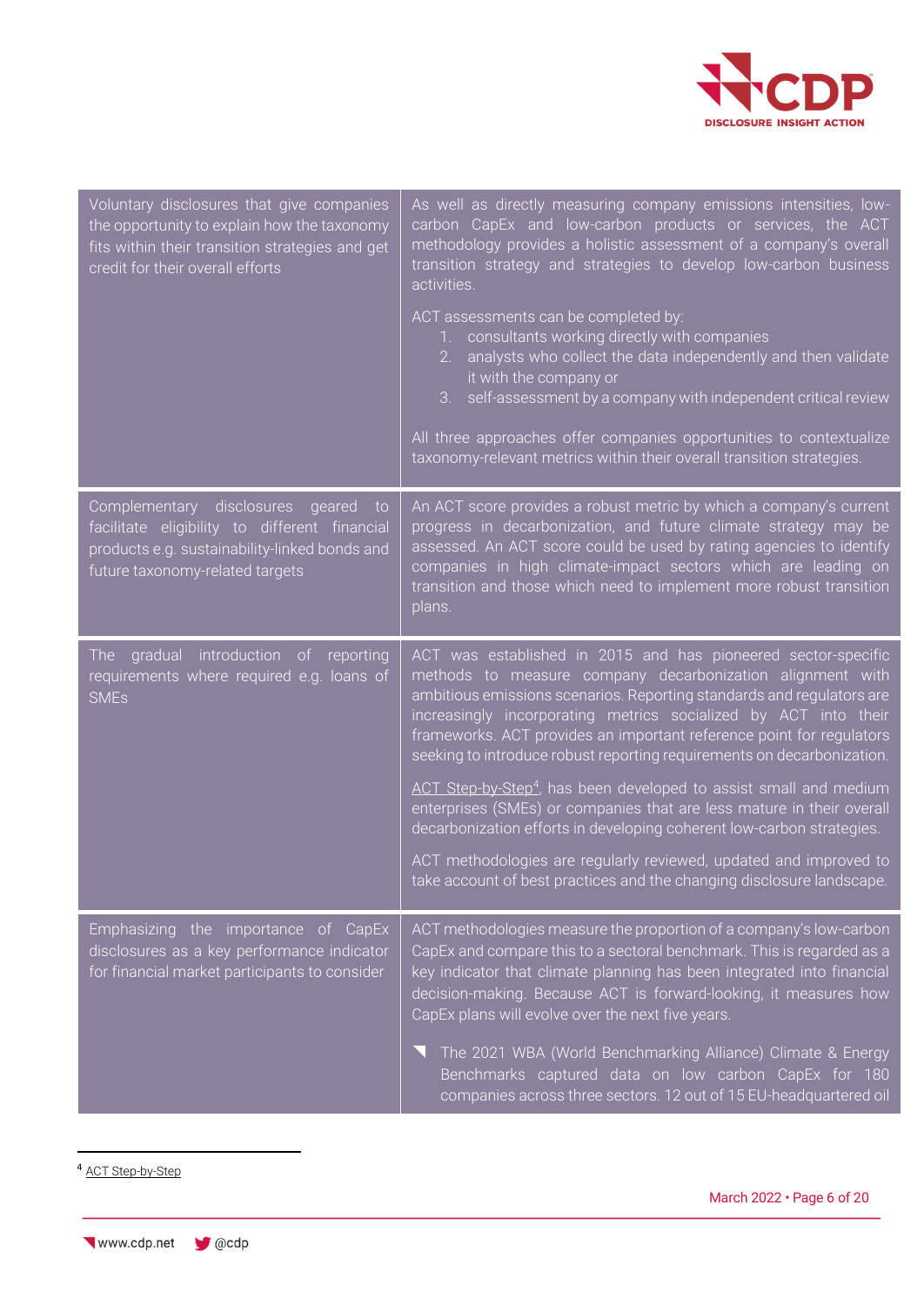

|                                                                                                                                                                | and gas companies disclosed low-carbon CapEx in 2019 showing<br>this information is already being disclosed by many EU companies<br>even in hard-to-abate sectors.                                                                                                                                                                                                                                                                                                                                                                                                                                                                                                                                                                                                                        |
|----------------------------------------------------------------------------------------------------------------------------------------------------------------|-------------------------------------------------------------------------------------------------------------------------------------------------------------------------------------------------------------------------------------------------------------------------------------------------------------------------------------------------------------------------------------------------------------------------------------------------------------------------------------------------------------------------------------------------------------------------------------------------------------------------------------------------------------------------------------------------------------------------------------------------------------------------------------------|
| The reporting of plans to meet taxonomy<br>criteria over time, allowing related CapEx and<br>OpEx to be counted as taxonomy aligned                            | ACT methodologies measure both the proportion of low-carbon CapEx<br>in the most recent reporting year as well as the plans over the next five<br>years. This helps to understand a company's plans to shift CapEx<br>allocation to better align with the Taxonomy over time. Cost estimates<br>and financial projections associated with a company's transition plan<br>are also assessed.                                                                                                                                                                                                                                                                                                                                                                                               |
| Facilitating the use of the taxonomy and<br>reporting,<br>including<br>the<br>international<br>application e.g. estimations and proxies,<br>equivalence tables | The ACT methodologies recognize that many companies have global<br>operations and seek to reflect that in data collection. A bottom-up<br>approach to calculating company emissions - looking at the company's<br>assets and products by region and applying appropriate regional and<br>technology emissions factors - may be used. ACT uses the 'Sectoral<br>Decarbonization Approach' to allocate carbon budgets to individual<br>companies while taking account of sectoral and $-$ where applicable $-$<br>regional differences to develop company carbon budgets. As part of the<br>WBA Climate and Energy Benchmark, ACT has assessed over 180<br>keystone companies to date, allowing comparison of companies in<br>different sectors using indicators aligned with the taxonomy. |

### ACT and the EU's CSRD Initiative

### Transition plans in the EU's proposed CSRD

The objective of the CSRD is to improve sustainability reporting while avoiding the possible costs to harness the potential of the European single market to contribute to the transition towards a fully sustainable and inclusive economic and financial system in accordance with the European Green Deal and the UN Sustainable Development Goals. The European Commission's proposed amendment to Article 19a of the Accounting Directive requires companies to report on their transition plans.

> (iii) the plans of the undertaking to ensure that its business model and strategy are compatible with the transition to a sustainable economy and with the limiting of global warming to 1.5  $^{\circ}$ C in line with the Paris Agreement;

The table below summarizes how ACT can help companies address the proposed amendments to article 19a Sustainability reporting in the CSRD.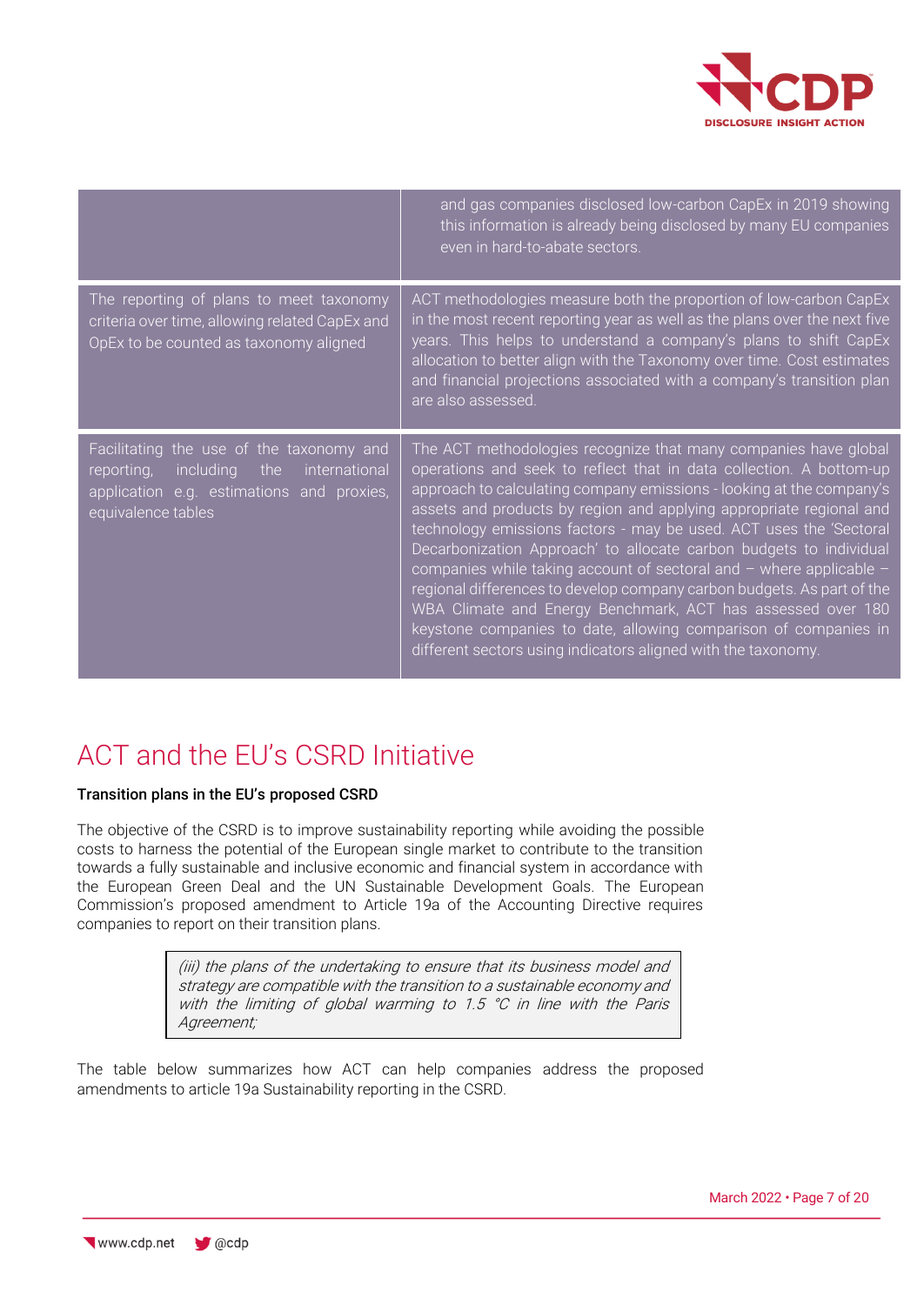

| Article 19a requires that undertakings "shall include in<br>the management report information necessary to<br>understand"                                                                                                                | ACT has already developed a framework for/can help<br>companies to achieve this with/by:                                                                                                                                                                                                                                                                                                                                                                                                                                                                                                                                                                                                                                                                                                      |
|------------------------------------------------------------------------------------------------------------------------------------------------------------------------------------------------------------------------------------------|-----------------------------------------------------------------------------------------------------------------------------------------------------------------------------------------------------------------------------------------------------------------------------------------------------------------------------------------------------------------------------------------------------------------------------------------------------------------------------------------------------------------------------------------------------------------------------------------------------------------------------------------------------------------------------------------------------------------------------------------------------------------------------------------------|
| "the plans of the undertaking to ensure that its<br>business model and strategy are compatible with the<br>transition to a sustainable economy and with the<br>limiting of global warming to 1.5 °C in line with the<br>Paris Agreement" | Assessment of a company's transition plan using qualitative<br>indicators to assess the integration of low-carbon activities in<br>current and future business models, for each sector.<br>ACT methodologies identify best practice elements that<br>should be included in the transition plan. These include but are<br>not limited to:<br>T Financial projections; cost estimates or other<br>assessment of financial viability;<br>Quantitative estimates of how the business will<br>change in the future;<br>Potential "shocks" or stressors (sudden adverse<br>changes);<br>Relevant region-specific considerations;<br>T Targets or commitments with timescales to<br>implement them;<br>Details of actions the company realistically expects to<br>implement;<br>Measures of success. |
|                                                                                                                                                                                                                                          | In terms of strategy, ACT is using a comprehensive forward-<br>looking approach to assess the alignment of companies'<br>strategies and actions with a 1.5°C compatible pathway.                                                                                                                                                                                                                                                                                                                                                                                                                                                                                                                                                                                                              |
| "description of the targets related to sustainability<br>matters  and of the progress  towards achieving<br>those targets"                                                                                                               | An ACT assessment evaluates a company's targets across<br>several areas.<br>$\blacksquare$ Is there sufficient ambition and alignment with the<br>company's decarbonization pathway?<br>Achievement of current and past targets<br>$\blacksquare$ How much the target timeline covers the lifetime of<br>the company's assets<br>Are the targets frequent enough to deliver the<br>necessary emission reductions?<br>Is the scope of the target(s) sufficient?<br>ACT analysis can determine the gap between the company's<br>targeted pathway and the company's low-carbon pathway at<br>a given time horizon.                                                                                                                                                                               |
| "description of the role of the administrative,<br>management and supervisory bodies with regard to<br>sustainability matters"                                                                                                           | ACT assesses board oversight of climate change issues;<br>company board or executive management expertise on the<br>science and economics of climate change; the quality of a                                                                                                                                                                                                                                                                                                                                                                                                                                                                                                                                                                                                                 |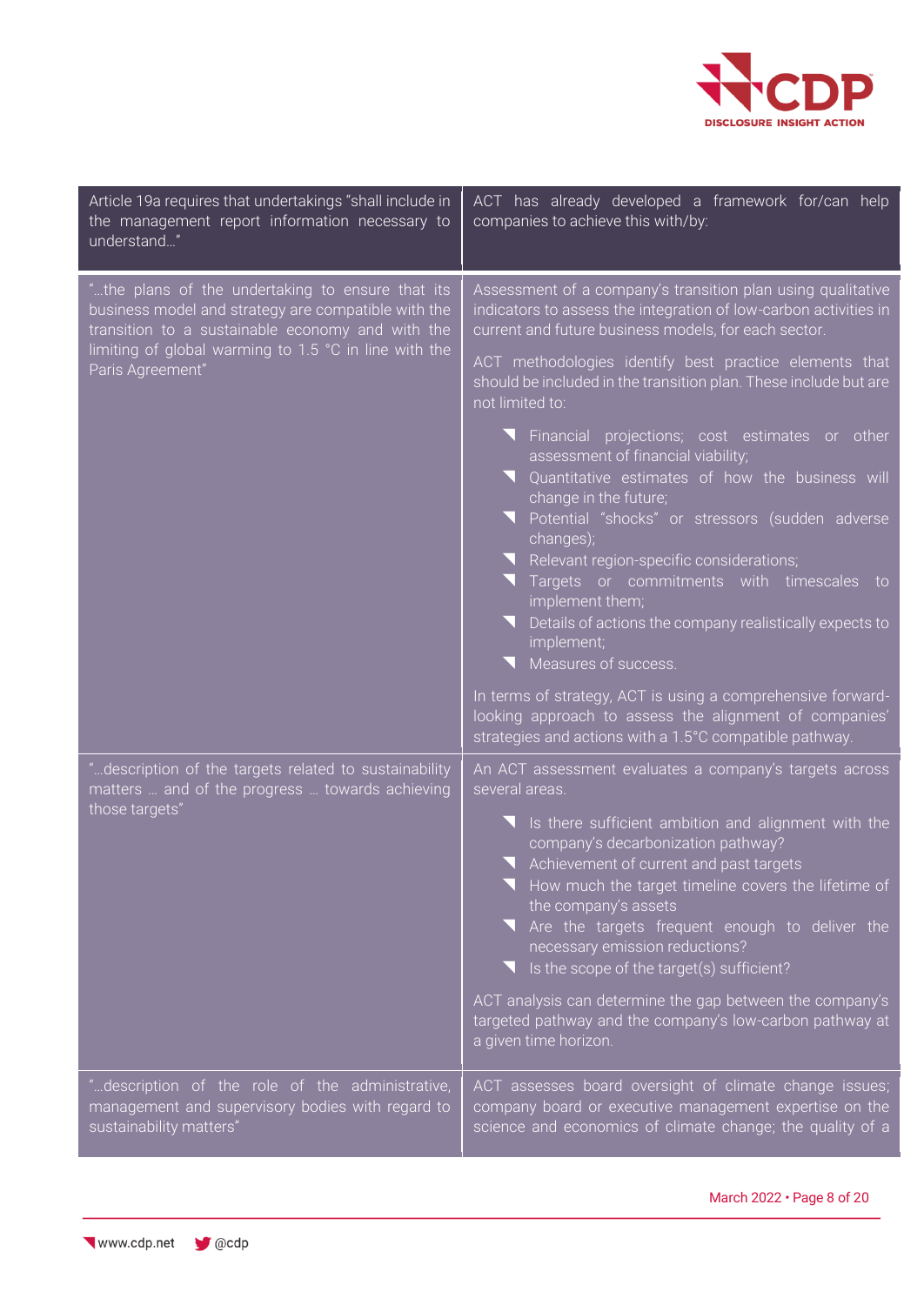

|                                                                                              | company's low-carbon transition plan and whether there are<br>management incentives to reduce GHGs.                                                                                                                                                                                                                                                                                                                                                                                                     |
|----------------------------------------------------------------------------------------------|---------------------------------------------------------------------------------------------------------------------------------------------------------------------------------------------------------------------------------------------------------------------------------------------------------------------------------------------------------------------------------------------------------------------------------------------------------------------------------------------------------|
|                                                                                              | An ACT assessment also evaluates Board capability indirectly<br>through reviewing supply chain sustainability strategy and<br>development of new business models to transition the<br>company.                                                                                                                                                                                                                                                                                                          |
| "the principal actual or potential adverse impacts<br>connected with  value chain"           | ACT includes several indicators to assess the undertaking's<br>value chain impacts and actions taken to mitigate such<br>impacts. For example, ACT assesses the historic trend in<br>indirect emissions, projected emissions intensity of products<br>in use, and to be sold. ACT also performs a detailed analysis<br>of the company's supplier and client engagement and its<br>activities to promote low-carbon products and services and<br>move customer demand to low-carbon products.            |
| " information on intangibles"                                                                | Intangible investments are a dedicated section in the ACT<br>methodology, including a set of quantitative and qualitative<br>indicators to assess investments in low-carbon innovation and<br>technologies that mitigate climate change relative to overall<br>company capital expenditure. Low-carbon innovation is<br>defined as activities in connection with research, introduction<br>and improvement of products and technologies that<br>contribute to achieving the goal of net-zero emissions. |
| "description of the principal risks to the undertaking<br>related to sustainability matters" | ACT assessment includes evaluation of the company's<br>readiness to transition and risks associated with transitioning<br>delays. Companies should analyze the impact of the transition<br>to a low-carbon economy on the current and projected<br>business model and business strategy. ACT methodologies<br>identify the best-practice elements to be included in the<br>test/analysis.                                                                                                               |

The CSRD proposal stresses the importance of comparisons between undertakings in the same sector.

(46) Undertakings in the same sector are often exposed to similar sustainability-related risks, and they often have similar impacts on society and the environment. Comparisons between undertakings in the same sector are especially valuable to investors and other users of sustainability information.

 ACT methodologies are sector-specific. Sectoral methodologies are developed through a rigorous multi-stakeholder process, which includes public consultation. They include rationale, limitations, the hypothesis regarding data quality, scenarios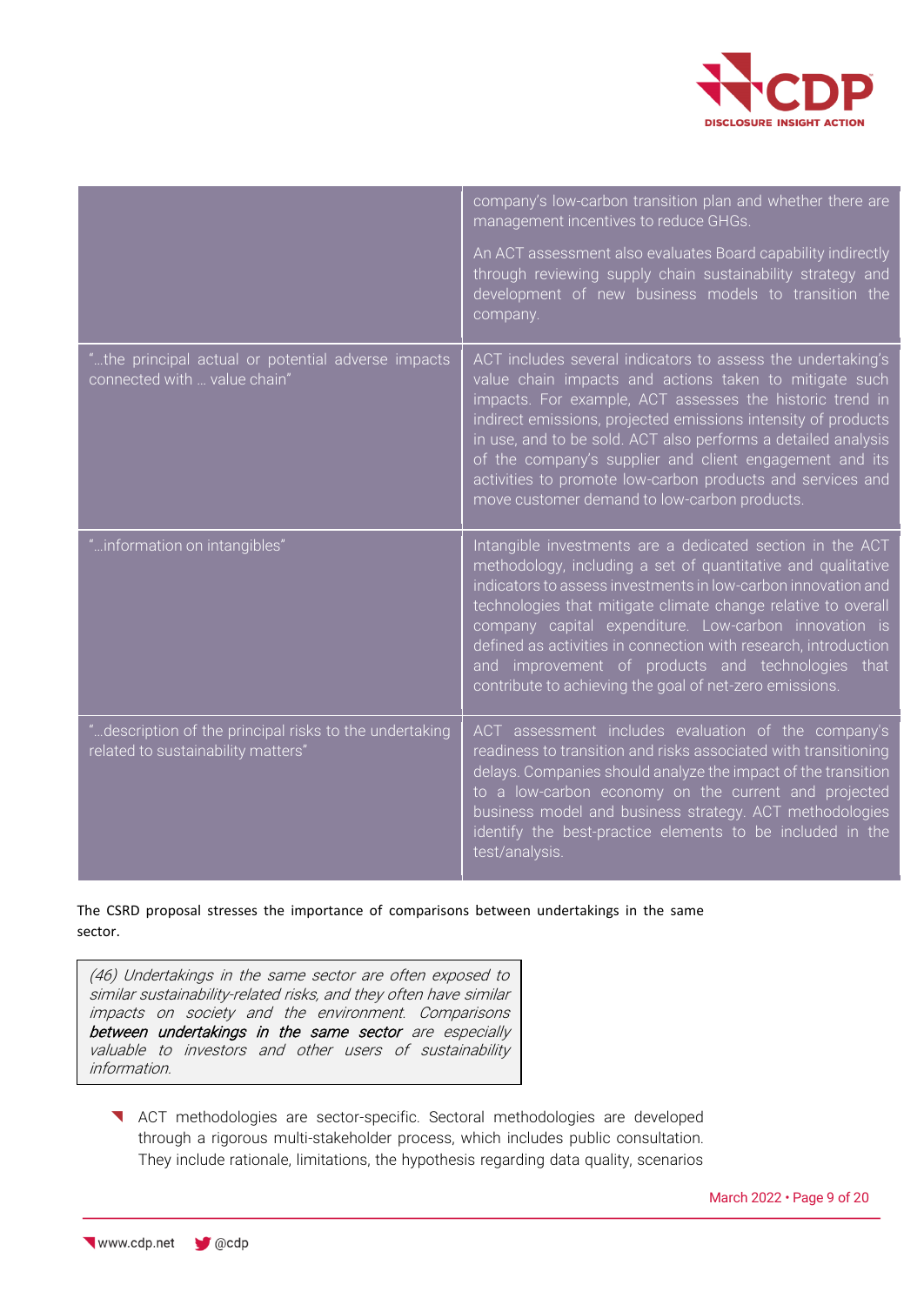

used, sector boundaries, conversion factors, etc. Therefore, ACT assessments and ratings are ideal for benchmark comparison between companies within the same sector as well as for investors to track and understand companies' decarbonization strategy and emissions reduction. Multi-sectoral companies use a combination of relevant, individual sectoral methodologies.

The ACT initiative is the only international transition accountability framework that can help financial institutions to better engage with companies in order to support their transition with actual impact in the real economy.

### **Synergies: ACT and the CSRD proposal**

- ACT was established in 2015 and has since been pioneering ways to assess and quantify companies' sustainability pathways, their alignment with low-carbon emissions pathways, and all aspects of the company's planning and operations with respect to carbon transition.
- Companies can request an ACT assessment from an accredited provider, or selfassess with the open-source methodologies, to understand what they are ready to disclose under CSRD.
- ACT can be used by other stakeholders to assess companies that do not voluntarily report or disclose relevant information, across many sectors and using a variety of available sources.
- **ACT** assessments and ratings are ideal for benchmark comparison between companies within the same sector.
- **This uniquely places ACT as a source of sector-specific methodologies for companies** who are only starting to understand their new obligations in terms of reporting and planning for sustainability.

### ACT and the ESRS climate change working paper

The transition plans relating to the CSRD proposal are defined in the European Sustainability Reporting Standard (ESRS) climate change working paper<sup>5</sup>. This standard will derive from the CSRD; stating that the sustainability reporting standards shall specify the information to disclose about climate change mitigation and climate change adaptation.

The objective of the ESRS [E1 Climate Change](https://www.efrag.org/Assets/Download?assetUrl=/sites/webpublishing/SiteAssets/Appendix%202.5%20-%20WP%20on%20draft%20ESRS%20E1.pdf) is to specify disclosure requirements which will enable users of the sustainability reporting to understand the plans and capacity of the undertaking to adapt its business model(s) and operations in line with the transition to a sustainable economy and to contribute to limiting global warming to 1.5°C;

<sup>&</sup>lt;sup>5</sup> [\[Draft\] European Sustainability Reporting Standard E1 Climate change](https://www.efrag.org/Assets/Download?assetUrl=/sites/webpublishing/SiteAssets/Appendix%202.5%20-%20WP%20on%20draft%20ESRS%20E1.pdf)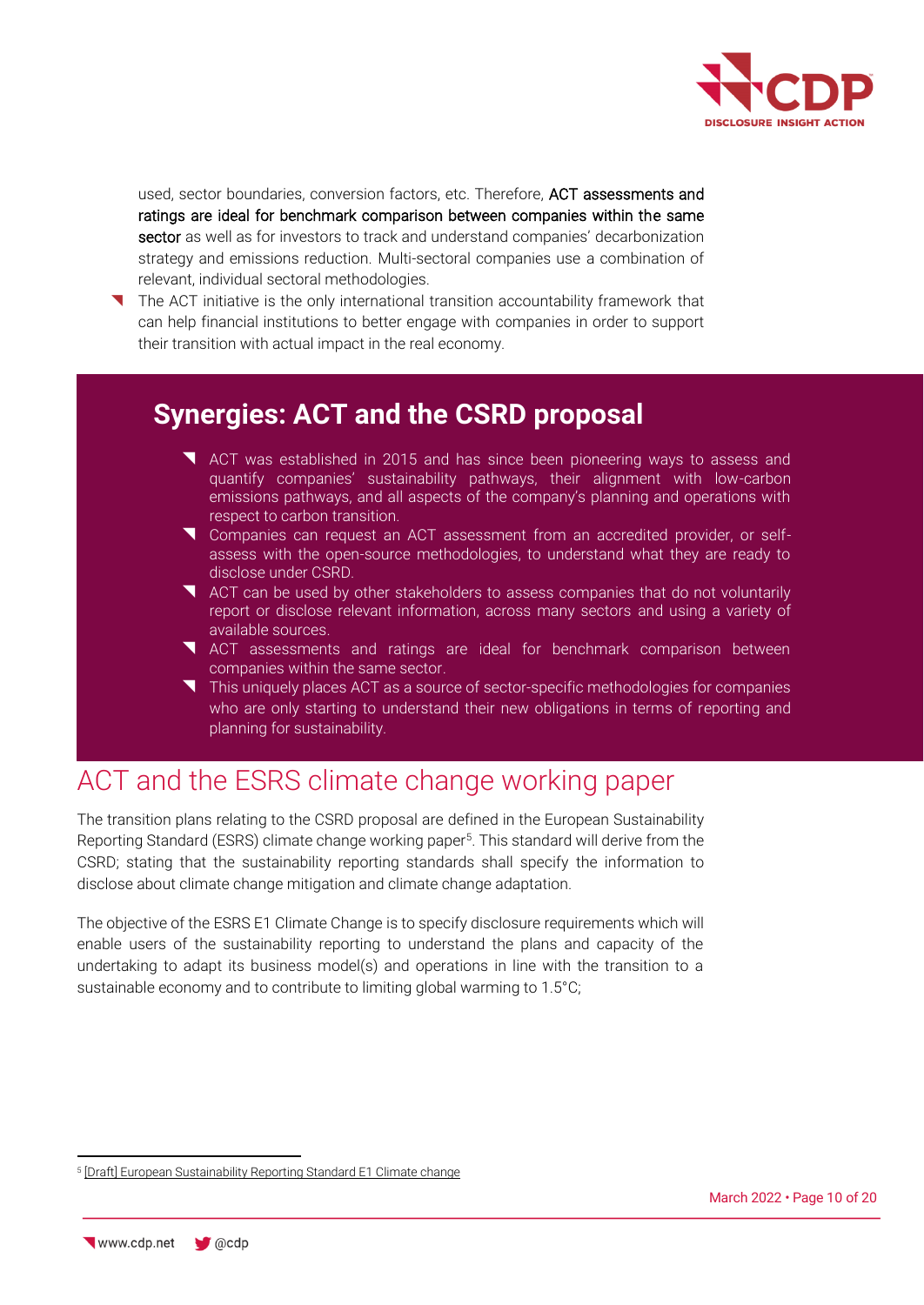

The table below shows how ACT's framework both enables and helps companies to disclose its plans to align its business model and strategy with a transition to a climate-neutral economy.

| The undertaking shall disclose its plans to ensure<br>that its business model and strategy are<br>compatible with the transition to a climate-neutral<br>economy and with limiting global warming to 1.5°C<br>in line with the Paris Agreement (see above under<br>CSRD). The disclosure required shall include: | ACT has already developed a framework for companies who wish<br>to disclose its plans to align with a transition to a climate-neutral<br>economy and can also help companies to achieve this as follows:                                                                                                                                                                                                                                                                                                                                                                                                                                                                                                                                                                                                                                                                                                                                                                                                                                                                                                                                                                                                                                                     |
|------------------------------------------------------------------------------------------------------------------------------------------------------------------------------------------------------------------------------------------------------------------------------------------------------------------|--------------------------------------------------------------------------------------------------------------------------------------------------------------------------------------------------------------------------------------------------------------------------------------------------------------------------------------------------------------------------------------------------------------------------------------------------------------------------------------------------------------------------------------------------------------------------------------------------------------------------------------------------------------------------------------------------------------------------------------------------------------------------------------------------------------------------------------------------------------------------------------------------------------------------------------------------------------------------------------------------------------------------------------------------------------------------------------------------------------------------------------------------------------------------------------------------------------------------------------------------------------|
| (a) by reference to the short, medium- and long-<br>term targets to reduce GHG emissions in own<br>operations and along the value chain (Disclosure<br>Requirement 8), an explanation of their alignment<br>with limiting global warming to 1.5°C                                                                | An ACT assessment evaluates a company's targets across<br>several areas.<br>S Is there sufficient ambition and alignment with the<br>company's decarbonization pathway?<br>Achievement of current and past targets.<br>How much the target timeline covers the lifetime of the<br>company's assets.<br>Are the targets frequent enough to deliver the necessary<br>emission reductions?<br>Is the scope of the target(s) sufficient?<br>ACT analysis can determine the gap between the company's<br>targeted pathway and the company's low-carbon pathway at a<br>given time horizon.<br>The ACT methodologies are scenario agnostic but are adopting<br>the most ambitious 1.5°C scenarios as these become available<br>for sectors. This could include using the European 1.5°C sectoral<br>scenario for relevant EU based companies.<br>ACT prescribes emissions intensity metrics for the most material<br>sources of emissions resulting from company activities, no<br>matter where they are produced in the value chain.<br>ACT evaluates how well GHG emissions reductions are<br>integrated into supplier and client engagement and assesses<br>initiatives and partnerships launched by the company to engage<br>with their suppliers and clients. |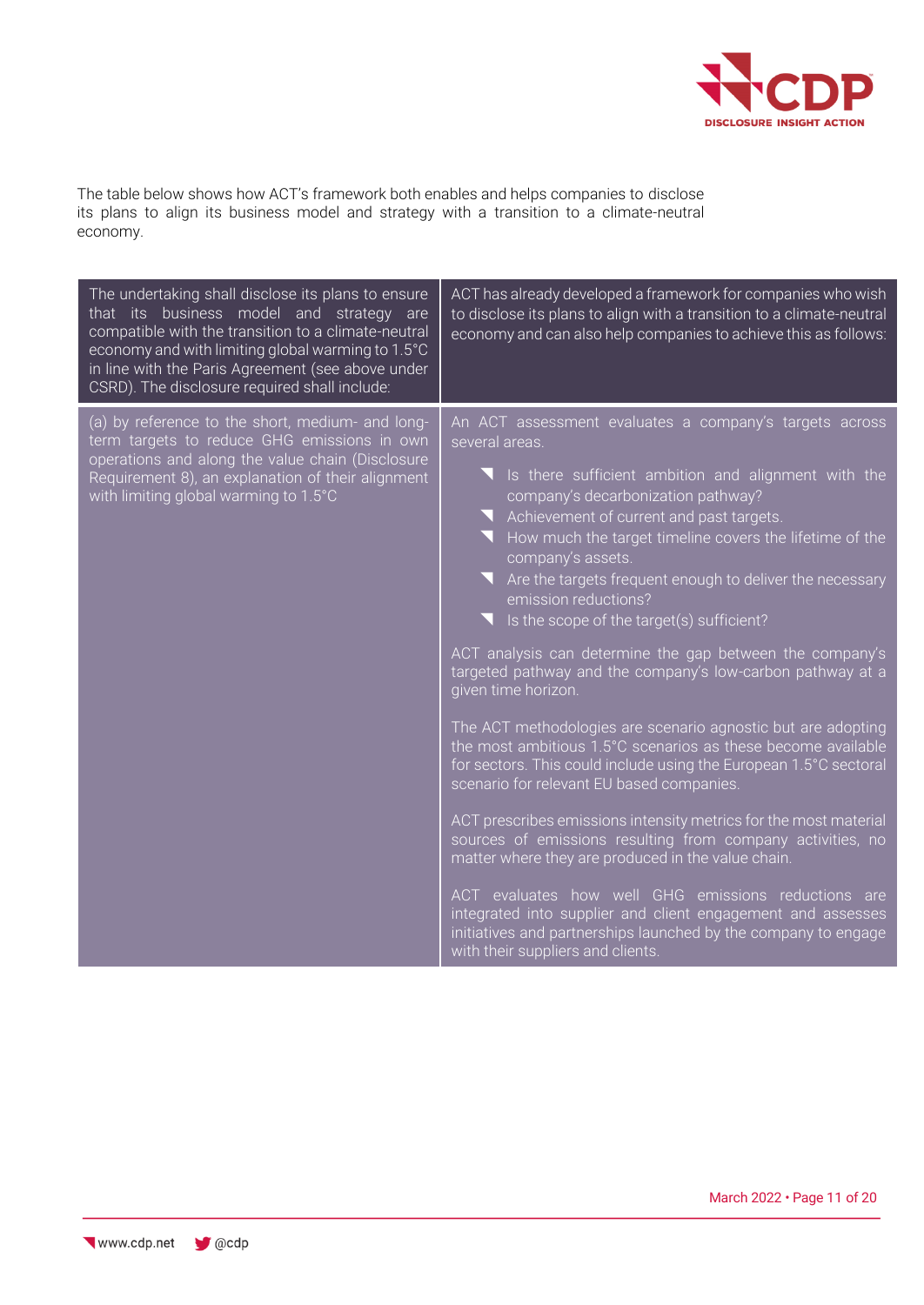

| (b) by reference to GHG reduction targets<br>(Disclosure Requirement 8)<br>and the climate<br>mitigation<br>(Disclosure<br>action<br>plan<br>change<br>of the<br>9), an<br>explanation<br>Requirement<br>decarbonization levers identified and key actions<br>including<br>the<br>adoption<br>planned,<br>of new<br>technologies | The ACT approach is holistic and attempts to assess all areas of<br>a company's activity and areas where it can influence and reduce<br>emissions.<br>assessments specifically<br>consider the<br>following<br><b>ACT</b><br>decarbonization levers and actions:<br>Research and development into mature and non-mature<br>mitigation technologies<br>Low-carbon Capex to transition its productive capacity<br>2.<br>The development of low-carbon business activities<br>3.<br>Strategy and monitoring of supply chain emissions<br>4.<br>How the company uses its influence to affect climate<br>5 <sub>1</sub><br>policy<br>6. Other decarbonization actions within the transition plan<br>or business strategy     |
|----------------------------------------------------------------------------------------------------------------------------------------------------------------------------------------------------------------------------------------------------------------------------------------------------------------------------------|-------------------------------------------------------------------------------------------------------------------------------------------------------------------------------------------------------------------------------------------------------------------------------------------------------------------------------------------------------------------------------------------------------------------------------------------------------------------------------------------------------------------------------------------------------------------------------------------------------------------------------------------------------------------------------------------------------------------------|
| (c) by reference to the information provided under<br>Disclosure Requirement 10, an explanation of the<br>financial resources supporting the implementation<br>of the transition plan                                                                                                                                            | An ACT assessment uses company historic income and spend<br>as well as financial plans or forecasts to assess the following<br>areas:<br>Transition plans: financial projections, cost estimates<br>$1_{-}$<br>and other assessments of financial viability are used<br>Total R&D spend on low-carbon and mitigation<br>$2_{-}$<br>technologies, R&D on carbon removal, and portfolio<br>development CapEx for the reporting year<br>Planned low-carbon CapEx expenditure and portfolio<br>3.<br>development CapEx for the next five years<br>The financial viability of new low-carbon business<br>4.<br>models<br>The use of financial incentives or support to influence<br>5 <sub>1</sub><br>supply chain decisions |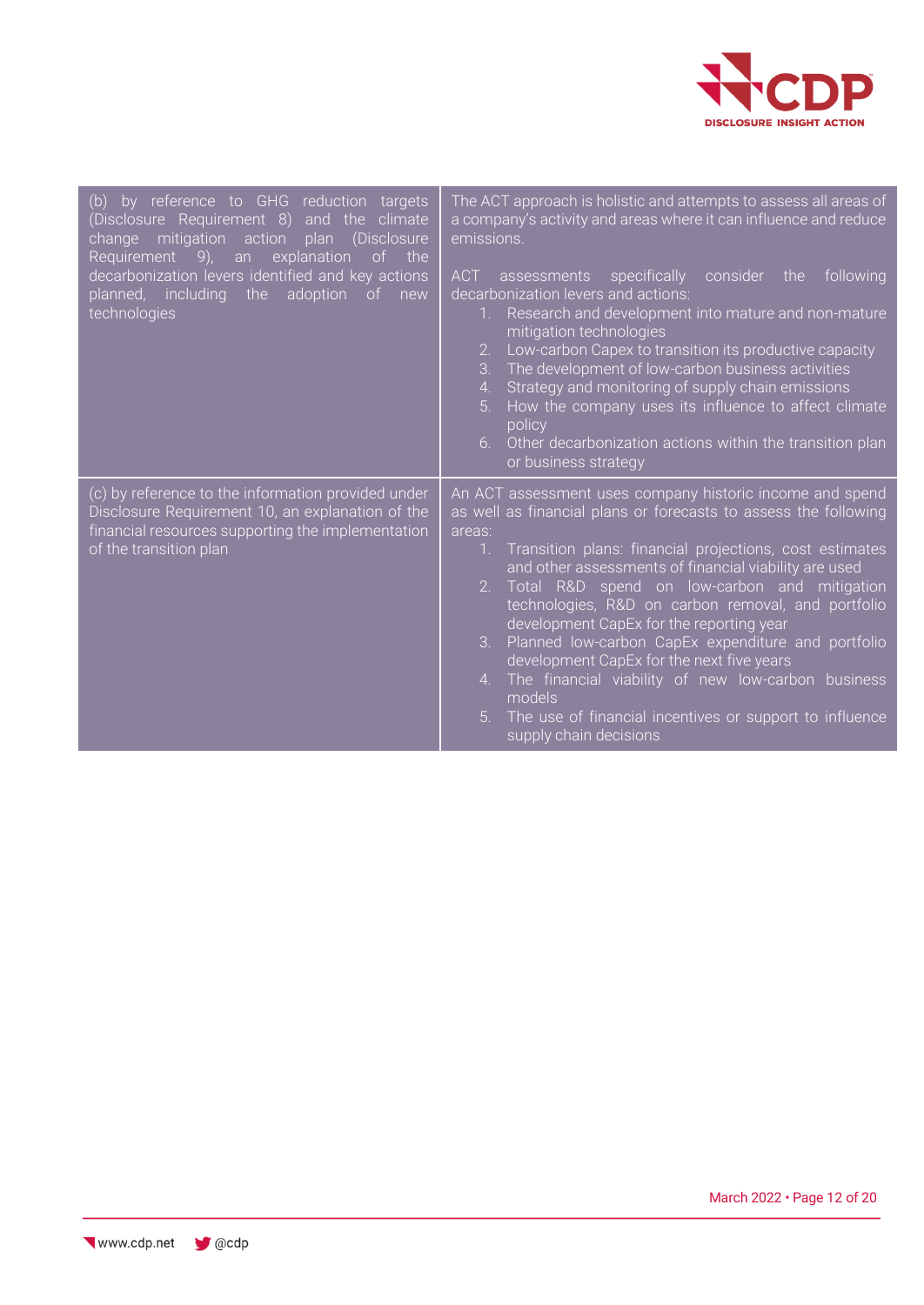

| (d) the locked-in GHG emissions from key assets<br>and products, including a discussion about if and<br>how these can jeopardize the achievement of GHG<br>emission reduction targets and drive transition<br>risk, and the plans to manage GHG- and energy-<br>intensive assets and products | ACT is a future focused approach and its main priority is reducing<br>GHG emissions and so a number of indicators review expected<br>emissions and plans to reduce them.<br>An ACT assessment considers future locked-in emissions from<br>the company's current and planned emitting assets. These<br>locked-in emissions are compared to the company's emissions<br>budget as defined by a low-carbon pathway, to evaluate the<br>extent to which the company will overshoot its carbon budget. An<br>ACT assessment also forecasts trends in future emissions<br>intensity based on existing and planned emissions sources.<br>Investment is considered one of three fundamental levers<br>companies can use to adapt/respond to the low-carbon<br>transition. ACT assessments consider how investments in assets<br>will impact the companies locked-in emissions.<br>ACT also investigates R&D in low-carbon mitigation technologies,<br>results of which can help companies manage and reduce<br>emissions and energy use. Companies are recognized for<br>investments into non-mature technologies, i.e. those<br>technologies in which a sector needs to invest more to bring<br>them to market. |
|-----------------------------------------------------------------------------------------------------------------------------------------------------------------------------------------------------------------------------------------------------------------------------------------------|----------------------------------------------------------------------------------------------------------------------------------------------------------------------------------------------------------------------------------------------------------------------------------------------------------------------------------------------------------------------------------------------------------------------------------------------------------------------------------------------------------------------------------------------------------------------------------------------------------------------------------------------------------------------------------------------------------------------------------------------------------------------------------------------------------------------------------------------------------------------------------------------------------------------------------------------------------------------------------------------------------------------------------------------------------------------------------------------------------------------------------------------------------------------------------------------------------|
| (e) an explanation of the role of aligning its<br>economic activities with the provisions of<br>Delegated Act (EU) 2021/2139 for its transition to<br>a climate-neutral economy, including the plans for<br>future Taxonomy-alignment                                                         | Assessments conducted using the ACT Framework and its<br>sector-specific methodologies, consider a company's economic<br>activities and its alignment with a transition to a low-carbon<br>economy in these ways:<br>$\blacksquare$ Use of the convergence approach $6$ to emissions reduction<br>(all companies converging to a common emissions intensity<br>aligned with 1.5°C) means the ambition of an ACT<br>assessment increases every time it is performed.<br>Review of a company's transition plan is context, sector and<br>$\mathbf{N}$<br>time-specific i.e. as the ambition of the EU Taxonomy and<br>other regulations increases, this new level of ambition will be<br>taken into account in the assessment.<br>Company transition plans are assessed on their ability to<br>transition the company to a climate-neutral economy.<br>New business activities are assessed on their feasibility in<br>$\mathbf{N}$<br>the climate-neutral economy, specifically profitability, growth<br>prospects and timescale.                                                                                                                                                                         |

<sup>6</sup> Homogenous sectors use the convergence approach. Heterogeneous sectors and certain agricultural products use an absolute contraction approach.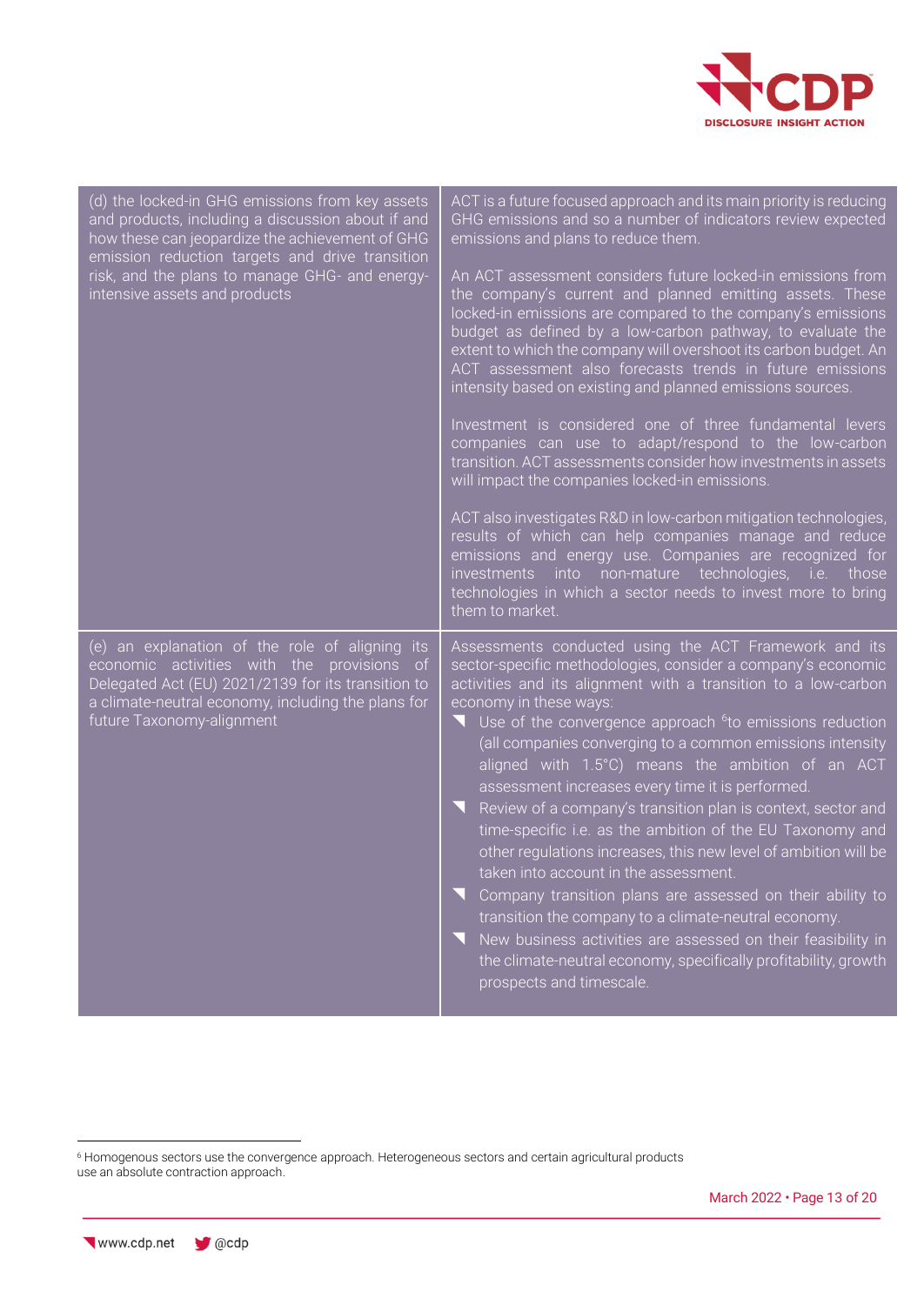

| (f) an explanation of how the transition plan is<br>embedded in and aligned with its overall business<br>strategy | Consistency between plans and actions is embedded throughout<br>ACT and is the true measure of the embeddedness and alignment<br>of the transition plan.                                                                                                                                                                                                                                                                                                                                                           |
|-------------------------------------------------------------------------------------------------------------------|--------------------------------------------------------------------------------------------------------------------------------------------------------------------------------------------------------------------------------------------------------------------------------------------------------------------------------------------------------------------------------------------------------------------------------------------------------------------------------------------------------------------|
|                                                                                                                   | ACT assessments investigate how well a company's transition<br>plan is embedded in and aligned with the wider business strategy<br>through investigating its level of ambition (e.g. does it contain a<br>net-zero target), measures of success, the extent financial<br>content is included, current and future considerations, the<br>timescale of the plan and the use of scenario analysis/stress<br>testing. Board commitment to the plan and management<br>incentives to reduce emissions are also reviewed. |
|                                                                                                                   | This allows the ACT assessment to investigate whether actions<br>are consistent with their transition plan, are long term, and aren't<br>subject to changes in management. The degree to which the<br>company's transition plan and accompanying scenario analysis<br>are consistent with its short and long-term business strategy are<br>specifically addressed.                                                                                                                                                 |
| (g) an explanation of the progress made in<br>implementing the transition plan                                    | Ultimately progress must be measured through emissions<br>reductions, and ACT uses a number of quantitative indicators to<br>assess progress in reducing GHGs.                                                                                                                                                                                                                                                                                                                                                     |
|                                                                                                                   | Recent trends in emissions intensity are assessed along with<br>forecasts of future trends. Performance against past and present<br>Company targets is another measure of transition plan progress.                                                                                                                                                                                                                                                                                                                |
|                                                                                                                   | The Trend score awarded as part of an ACT assessment<br>attempts to predict changes in the company's transition<br>performance, i.e. whether the company will improve, worsen or<br>stay the same. Repeat ACT assessments show progress (or lack<br>of) over time.                                                                                                                                                                                                                                                 |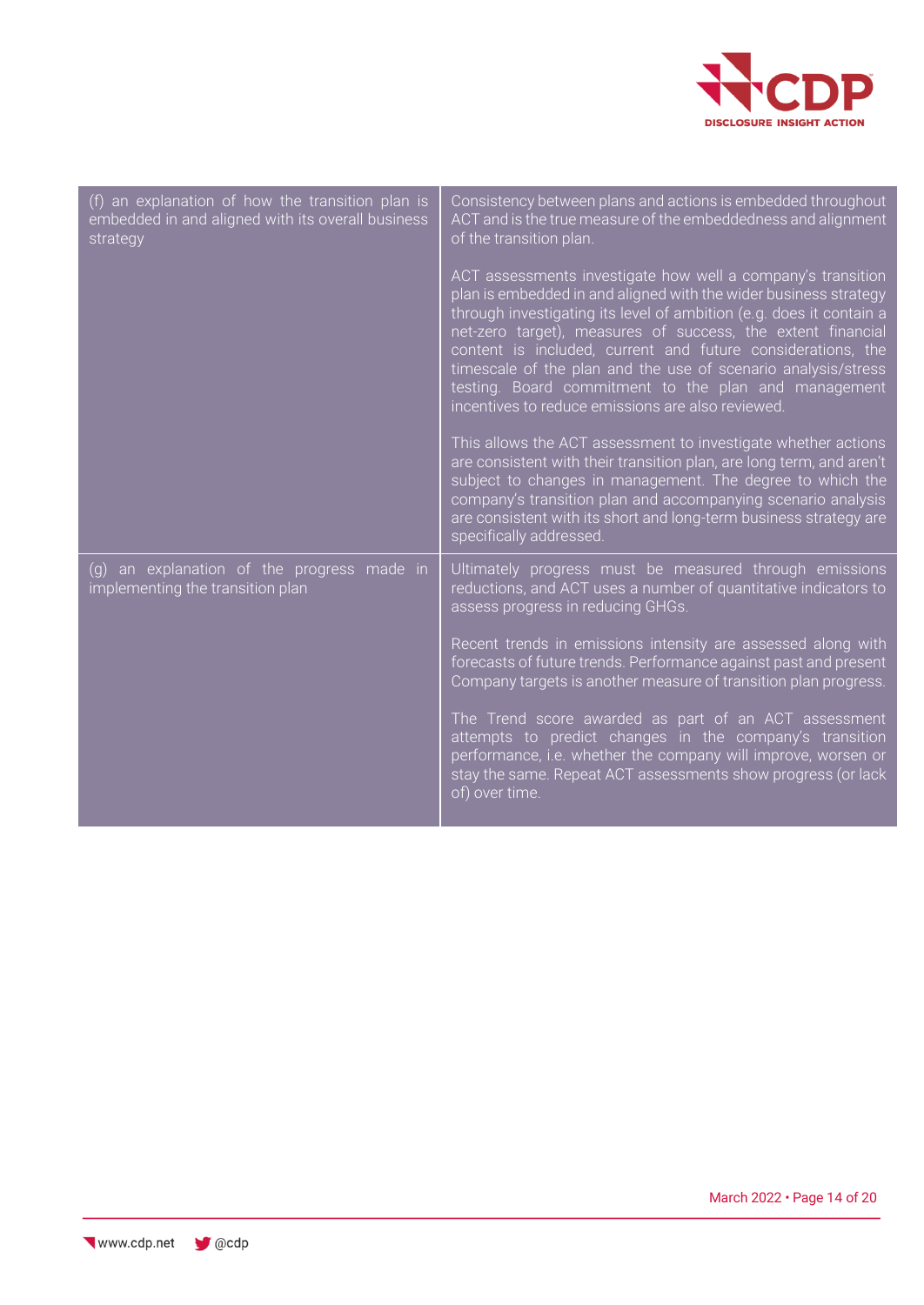

### **Synergies: ACT and the ESRS working paper**

- ACT is a climate-specific methodology which provides detailed metrics and KPIs related to strategic business alignment with a climate-safe world.
- Relevant ACT metrics to ESRS working paper relate to 1.5°C climate targets, emissions lock-in, transition plans and their integration with business strategy, transition progress and financial planning.
- The metrics dovetail with the ESRS proposals and can be used by both producers and users of climate reporting to ensure that decision-useful information on the transition to a Paris- that aligned economy is included in reports.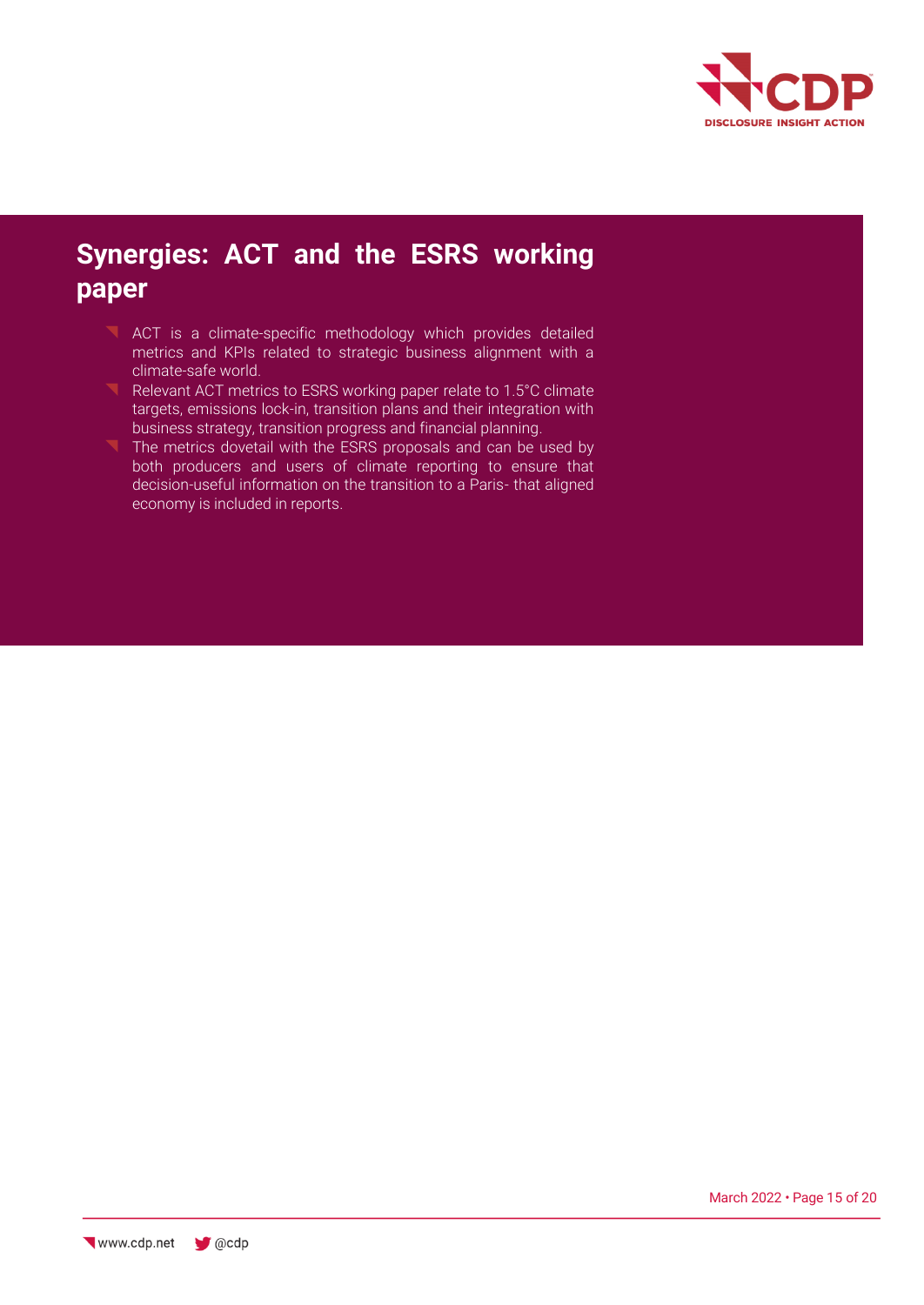

### ACT and the Corporate Sustainability Due Diligence Initiative

The EU's proposal for rules on sustainable corporate governance (SCG) aims to ensure that large EU and non-EU companies, active in the internal market, contribute to sustainable development and the sustainability transition of economies and societies. Companies will be required to identify risks, put in place prevention and mitigation plans to bring to an end or minimize potential or actual adverse human rights and environmental impacts connected with a companies' own operations, subsidiaries and value chains<sup>7</sup>.

#### Convergence with the CSRD

The SCG will complement the CSRD by adding a substantive corporate duty for some companies to perform due diligence to identify, prevent, mitigate and account for external harm resulting from adverse human rights and environmental impacts in the company's own operations, its subsidiaries and in the value chain.

Of particular relevance to the proposal on CSRD is that it mandates disclosure of the plans of an undertaking to ensure that its business model and strategy are compatible with the transition to a sustainable economy and with the limiting of global warming to 1.5°C in line with the Paris Agreement.

The interlinkages between the two proposals are expected to:

- Guide proper information collection for reporting purposes under the proposed CSRD, which requires setting up processes closely related to identifying adverse impacts in accordance with the due diligence duty set up by the sustainable corporate governance initiative.
- Provide the due diligence rules for companies that are also covered by the CSRD.
- Set obligations for companies to have in place a plan ensuring that the business model and strategy are compatible with the transition to a sustainable economy and with the limiting of global warming to 1.5 °C in line with the Paris Agreement on which the CSRD requires companies to report.

EU limited liability companies of substantial size and economic power (with 500+ employees and EUR 150 million+ in net turnover worldwide) are required (under the provision of Article 15) to adopt a plan to ensure that the business model and strategy of the company are compatible with the transition to a sustainable economy and with the limiting of global warming to 1.5 °C in line with the Paris Agreement:

<sup>&</sup>lt;sup>7</sup> [Proposal for a Directive on corporate sustainability due diligence](https://ec.europa.eu/info/publications/proposal-directive-corporate-sustainable-due-diligence-and-annex_en)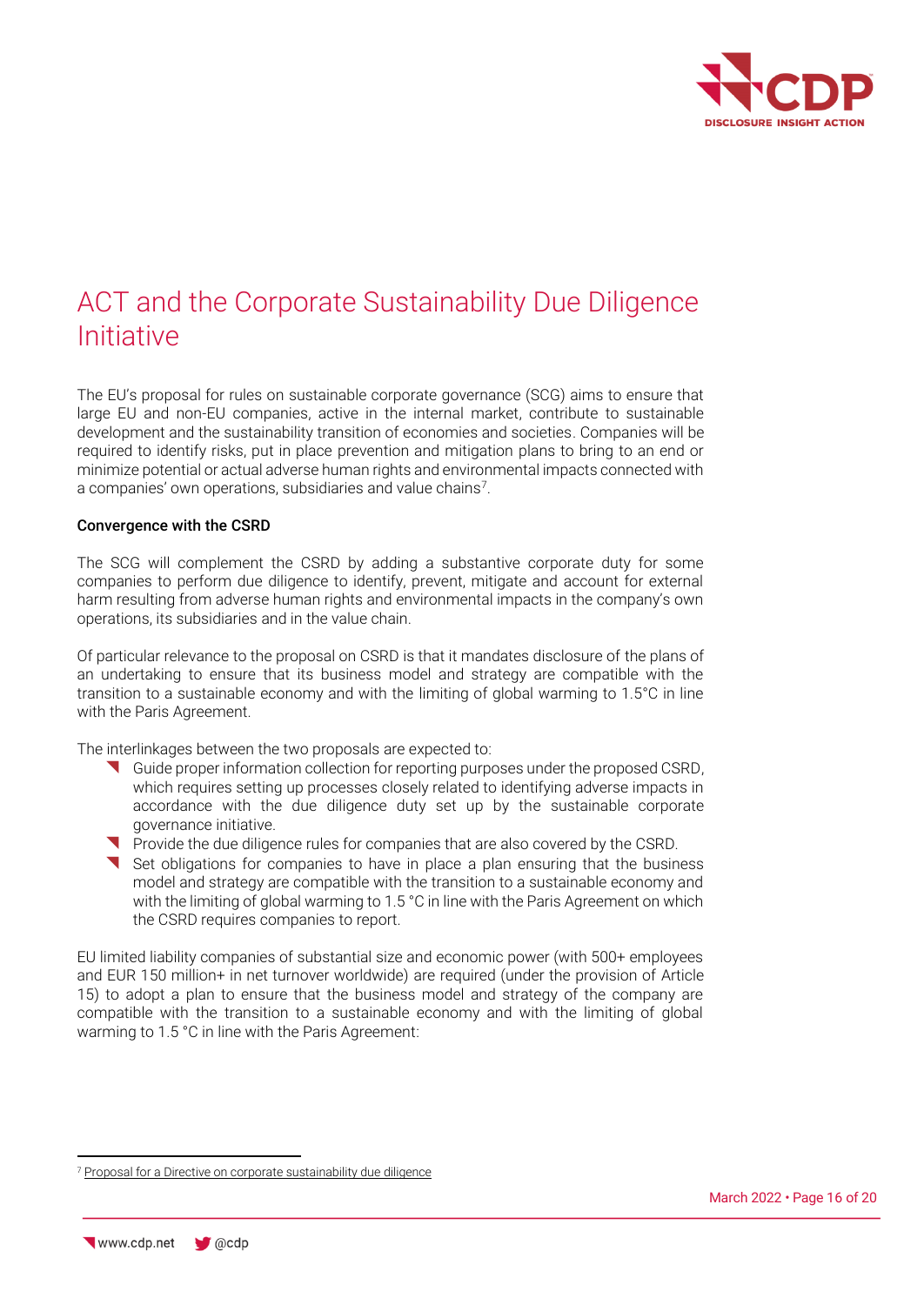

| Companies adopt a plan to ensure that the business<br>model and strategy of the company are compatible<br>with the transition to a sustainable economy and with<br>the limiting of global warming to 1.5 °C in line with the<br>Paris Agreement. | Assessment of a company's transition plan using qualitative<br>indicators to assess the integration of low-carbon activities in<br>current and future business models, for each sector.<br>ACT methodologies identify best practice elements which<br>should be included in the transition plan. These include but are<br>not limited to:<br>T Financial projections; cost estimates or other<br>assessment of financial viability;<br>Quantitative estimates of how the business will<br>change in the future;<br>Potential "shocks" or stressors (sudden adverse<br>changes);<br>Relevant region-specific considerations;<br>Targets or commitments with timescales to<br>implement them;<br>Details of actions the company realistically expects to<br>implement;<br>Measures of success.<br>In terms of strategy, ACT is using a comprehensive forward- |
|--------------------------------------------------------------------------------------------------------------------------------------------------------------------------------------------------------------------------------------------------|-------------------------------------------------------------------------------------------------------------------------------------------------------------------------------------------------------------------------------------------------------------------------------------------------------------------------------------------------------------------------------------------------------------------------------------------------------------------------------------------------------------------------------------------------------------------------------------------------------------------------------------------------------------------------------------------------------------------------------------------------------------------------------------------------------------------------------------------------------------|
|                                                                                                                                                                                                                                                  | looking approach to assess the alignment of companies'<br>strategies and actions with a 1.5°C compatible pathway.                                                                                                                                                                                                                                                                                                                                                                                                                                                                                                                                                                                                                                                                                                                                           |
| This plan shall identify, on the basis of information<br>reasonably available to the company, the extent to<br>which climate change is a risk for, or an impact of, the<br>company's operations.                                                 | ACT asks whether a company has engaged in scenario and/or<br>stress testing to calculate its value-at-risk due to climate-<br>related impacts. The results of this testing should be<br>communicated to management, incorporated in strategic<br>planning and made public.                                                                                                                                                                                                                                                                                                                                                                                                                                                                                                                                                                                  |
| The company should include emission reduction<br>objectives in its plan.                                                                                                                                                                         | An ACT assessment evaluates a company's targets across a<br>number of areas.                                                                                                                                                                                                                                                                                                                                                                                                                                                                                                                                                                                                                                                                                                                                                                                |
|                                                                                                                                                                                                                                                  | $\blacksquare$ Is there sufficient ambition and alignment with the<br>company's decarbonization pathway?<br>Achievement of current and past targets<br>How much the target timeline covers the lifetime of<br>the company's assets<br>Are the targets frequent enough to deliver the<br>necessary emission reductions?<br>Is the scope of the target(s) sufficient?<br>ACT analysis can determine the gap between the company's<br>targeted pathway and the company's low-carbon pathway at<br>a given time horizon.                                                                                                                                                                                                                                                                                                                                        |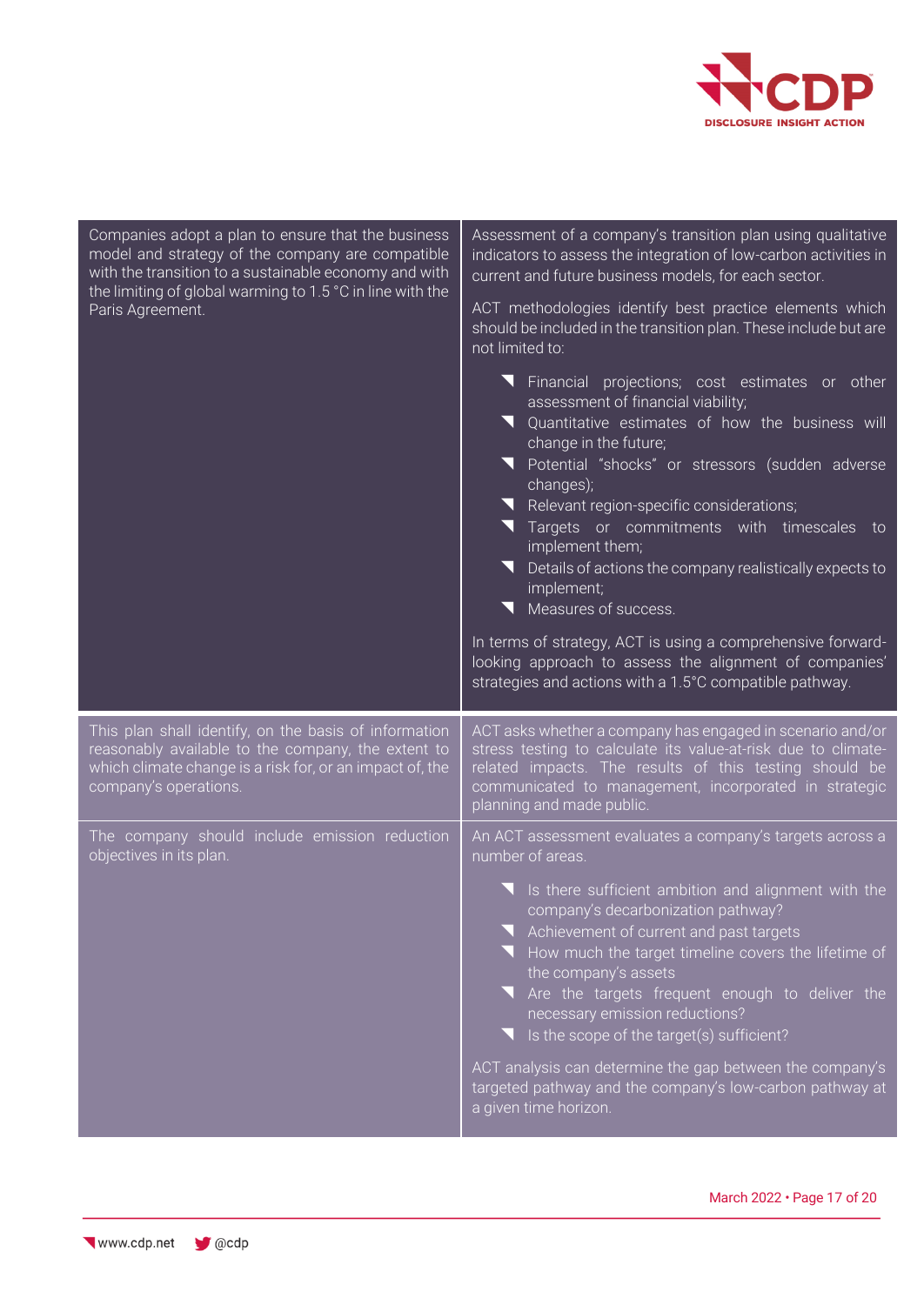

Member States shall ensure that companies duly take into account the fulfilment of the obligations listed above when setting variable remuneration, if variable remuneration is linked to the contribution of a director to the company's business strategy and long-term interests and sustainability.

An ACT assessment reviews whether the Board's compensation committee has included metrics for the reduction of GHG emissions in the annual and/or long-term compensation plans of senior executives.

For relevant sectors, an assessment on whether incentives exist in executive remuneration which could incentivize emissions growth is conducted.

### **Synergies: ACT and Sustainable Corporate Governance**

- ACT recognizes the role of governance in the climate transition and includes indicators on remuneration linked to emissions reductions or growth
- ACT identifies best practice elements in climate transition plans, including the use of scenario or stress testing, and assesses against them
- **T** Transition risk is included in the scope of the assessment

Ι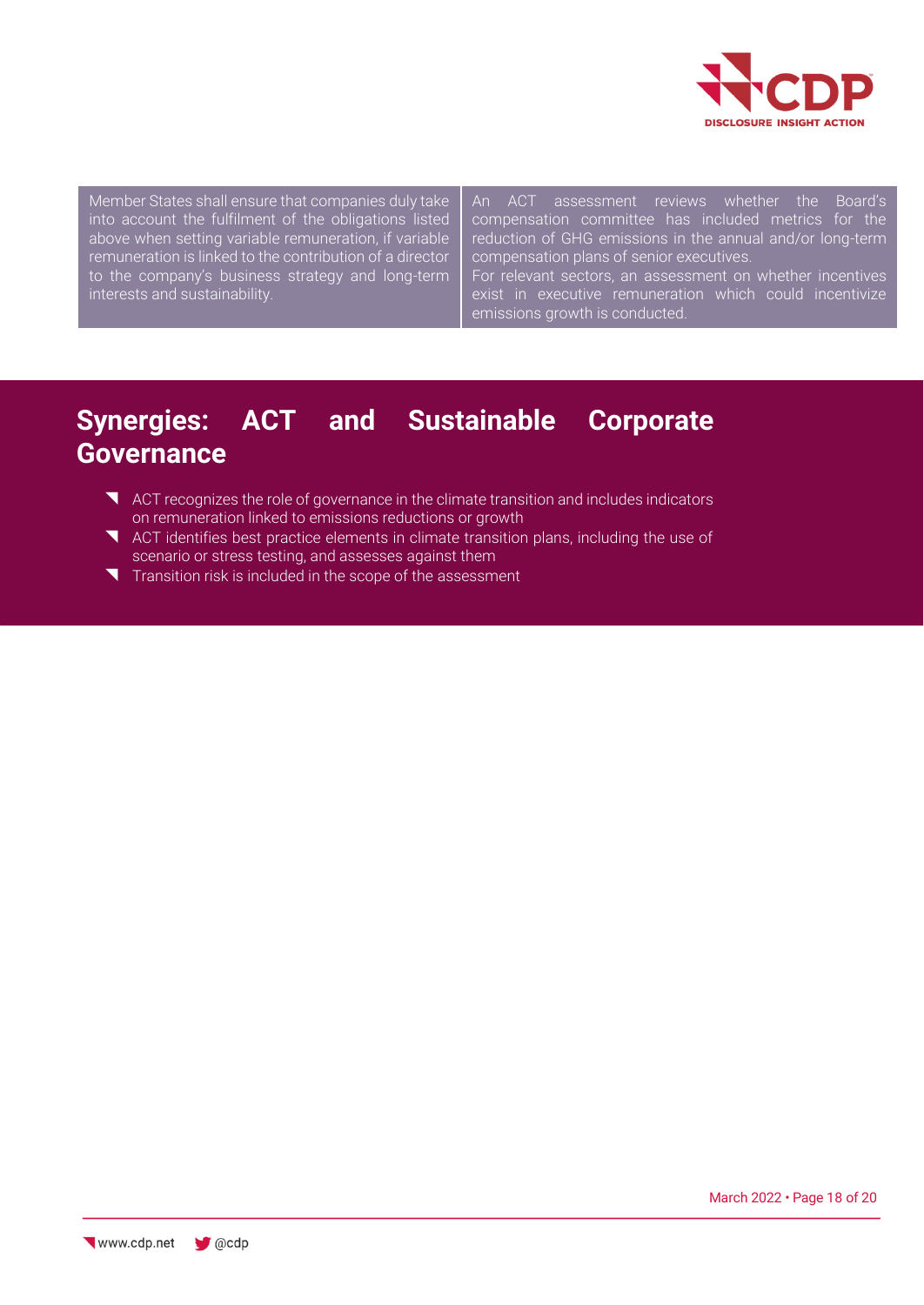

"Since 2015 the ACT initiative has pioneered the concept of company transition plans which is now becoming mandatory in Europe and gaining importance around the world (through TCFD, GFANZ, UK regulation and others). Therefore, companies should prepare for upcoming regulations by using ACT methodologies as soon as possible to prove their transition readiness - more than 400 companies have already trialed ACT around the world. Policymakers can accelerate the momentum by implementing national voluntary schemes around ACT as ADEME has done in France."

Baptiste Perrissin-Fabert, Executive Director of Expertise and Programs, ADEME

"ACT presents policymakers with the elements that make up a sound and effective transition planning framework that is long-term, science-based, holistic and actionoriented. Developed in partnership with ADEME and already used by companies who lead the transition globally, ACT has set the foundation for what is becoming mandatory in the EU. Transition planning in line with 1.5°C will be introduced across EU initiatives on corporate sustainability reporting and governance. ACT goes beyond driving the availability of transition plans; it provides the tools to assess their quality."

Mirjam Wolfrum, Director Policy Engagement, CDP Europe

### **SUMMARY**

- The current and proposed EU initiatives on climate transition planning and disclosure provide significant impetus to companies to advance their progress and reporting on these topics – ACT can help business readiness as companies respond to the proposed new legislation.
- The ACT approach and methodologies offer substantial synergies with the current and proposed elements of the EU legislation. Its uniform methodology for measuring lowcarbon transitions allows comparison between companies in the same sector and should be used be used by policymakers to inspire a comparable EU equivalent methodology to compare transition readiness between sectors.
- Both companies, as producers of reporting, and financial market participants and other users of the reporting can benefit from using ACT methodologies and assessments as they seek to develop, implement and monitor their approach to transition to the low carbon economy.
- As ACT methodologies will continue to be updated to align with regulatory advancements both in the EU and globally, they offer practical support to enable comparable and robust tracking of company progress towards a Paris-aligned world.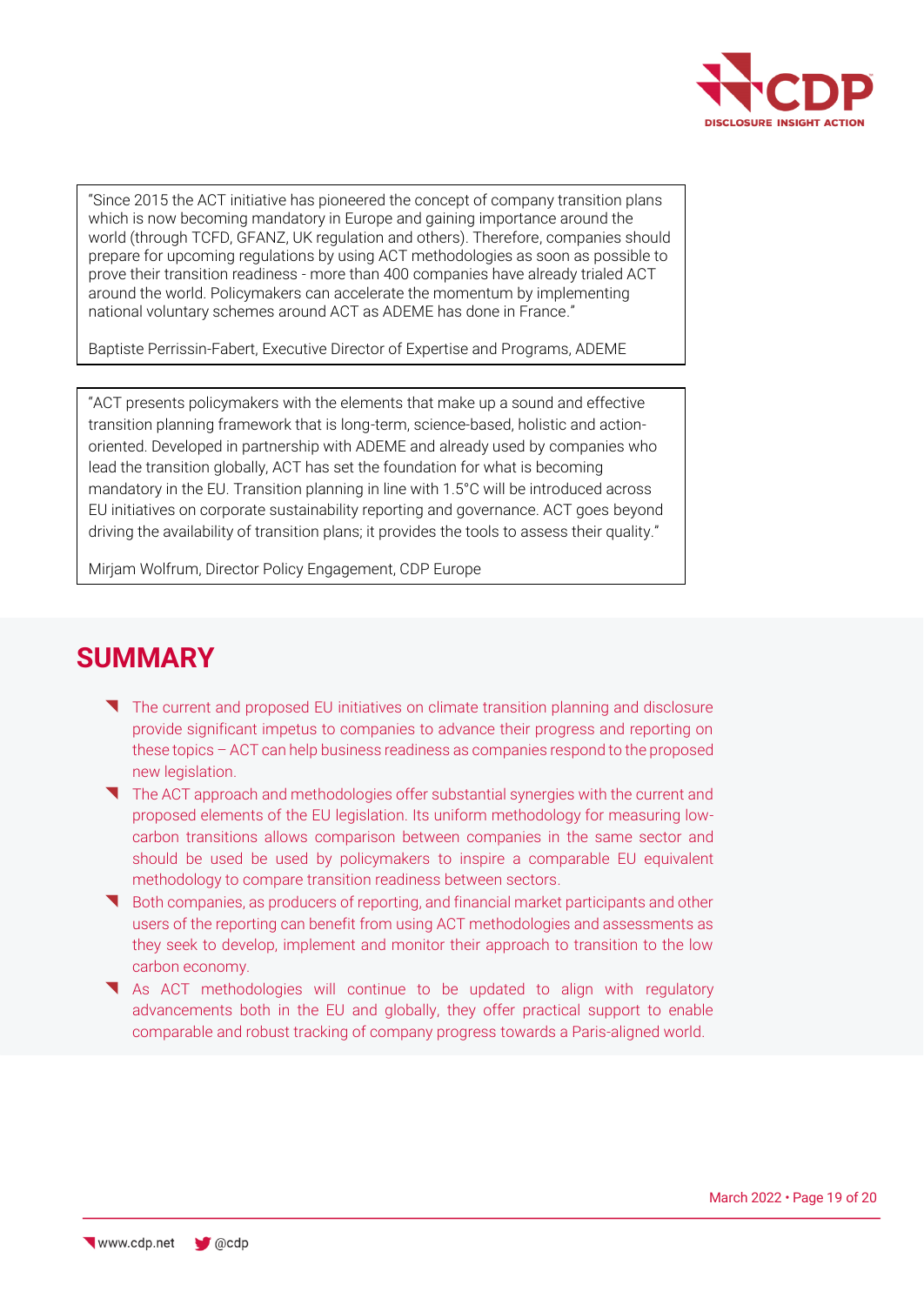

### For further information

General inquiries policy.europe@cdp.net

#### Esther Stoakes Senior Manager ACT Methodologies & Governance

esther.stoakes@cdp.net

Senior Policy and Public Affairs **Officer** cory.fletcher@cdp.net

Cory Fletcher

Mirjam Wolfrum Director Policy Engagement, Europe mirjam.wolfrum@cdp.net

Mona Freundt Senior Policy and Government Partnerships Manager mona.freundt@cdp.net

CDP Government Partnerships mona.freundt@cdp.net



CDP Europe gratefully acknowledges EU funding support. The content of this publication is the sole responsibility of CDP Europe and can under no circumstances be regarded as reflecting the position of the European Union.

# 



Here at ADEME - The French Agency for Ecological Transition - we are firmly committed to fighting global warming and the depletion of our natural resources. On all fronts, we mobilise citizens, economic actors and territories towards a fairer, more harmonious, low carbon and resourceefficient society. Whatever the field - energy, circular economy, food, mobility, air quality, adaptation to climate change, soils, etc. - we advise, facilitate and help finance many projects, from research to solutions sharing. At every level, our expertise and forecasting capacities serve to guide and inform public policies.

ADEME is a public agency under the joint authority of the Ministry for an Ecological Transition and the Ministry for Higher Education, Research and Innovation. [www.ademe.fr](http://www.ademe.fr/) @ademe